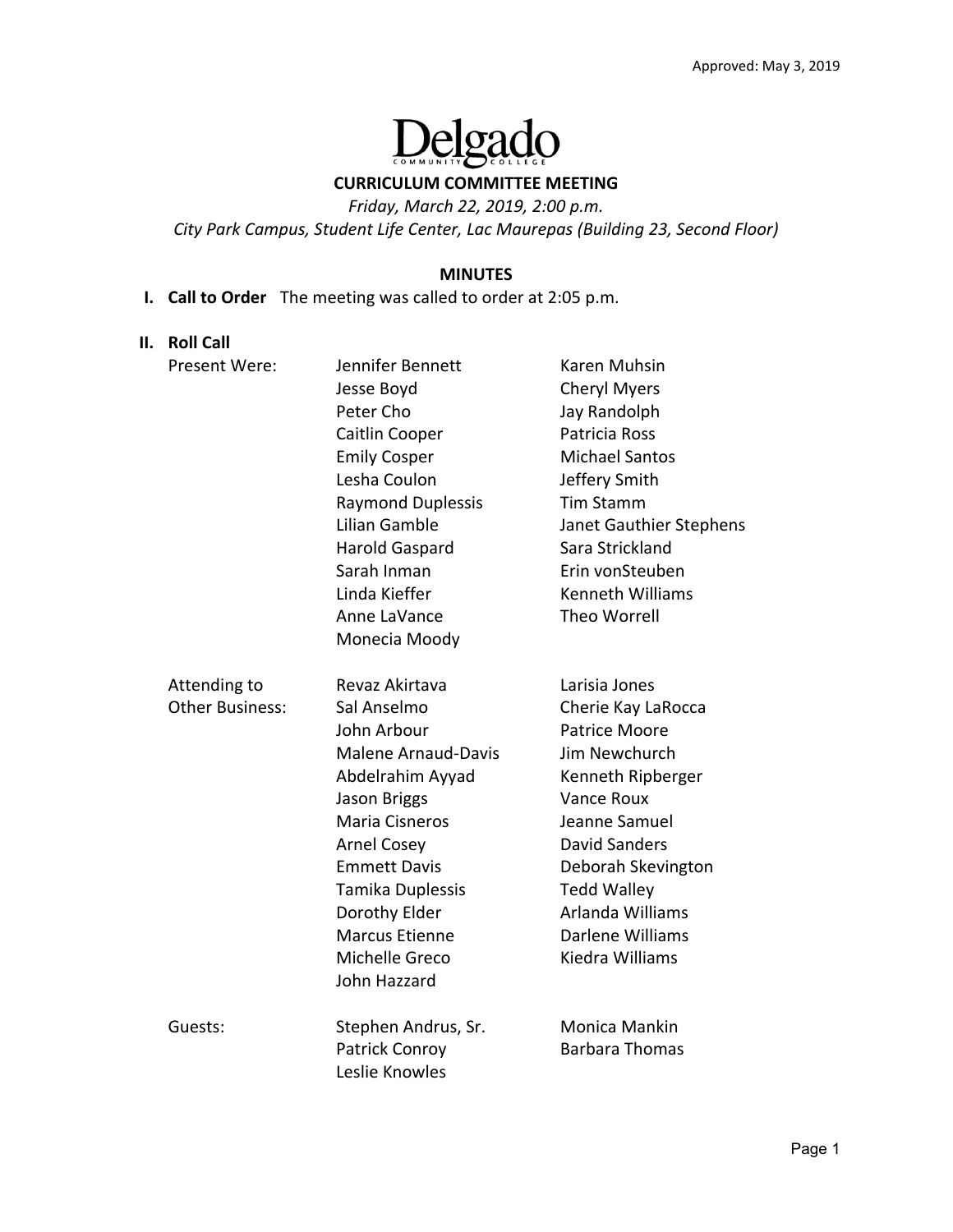## **III. Call for Public Comments**

**IV. Minutes of meeting of February 22, 2019** The minutes of the meeting of February 22, 2019 were reviewed and approved as distributed.

# **V. Curriculum Operations Report – Tim Stamm**

### **VI. New Business**

# a) *The agenda was reordered and items were combined for discussion. Original Placement Items VI. a. to VI. d.*

## **Business & Technology/BUMG**

**Change of Program Description: Student Learning Outcomes:** Associate of Applied Science in Business and Management. Review and approval of the publication of the Student Learning Outcomes for the A.A.S. in Business and Management. Student Learning Outcomes: Perform the Management Functions; Analyze business and financial information for decision making; Assess legal and ethical issues in business situations; Perform the functions in the marketing mix; Use basic business software; Effectively work in teams; Apply concepts learned in the program in real‐world situations and professional environments.

## **Business & Technology/BUMG/RETAIL**

**Change of Program Description: Student Learning Outcomes:** Certificate of Technical Studies in Retail Management. Review and approval of the publication of the Student Learning Outcomes for the C.T.S. in Retail Management. Student Learning Outcomes: Apply effective written and oral communication skills to business and customer service situations; Describe the basic principles and techniques of management commonly used to employ, train, supervise, and evaluate employees; Use common business software applications; Apply current financial management concepts necessary for the operation of retail ventures; Describe structure and operation of retail organizations, merchandising (price, location, time, promotion, and quantity), and advertising operations.

## **Business & Technology/BUAD**

**Change of Program Description: Student Learning Outcomes: Associate of** Science in Business Administration. Review and approval of the publication of the Student Learning Outcomes for the A.S. in Business Administration. Student Learning Outcomes: Perform the management functions; Analyze business and financial information for decision making; Analyze economic data; Assess legal and ethical issues in business situations; perform the functions in the marketing mix; Use business applications software; effectively work in teams; succeed in 3XX and 4XX level business courses.

## **Business & Technology/ACCT**

**Change of Program Description: Student Learning Outcomes:** Associate of Applied Science in Accounting. Review and approval of the publication of the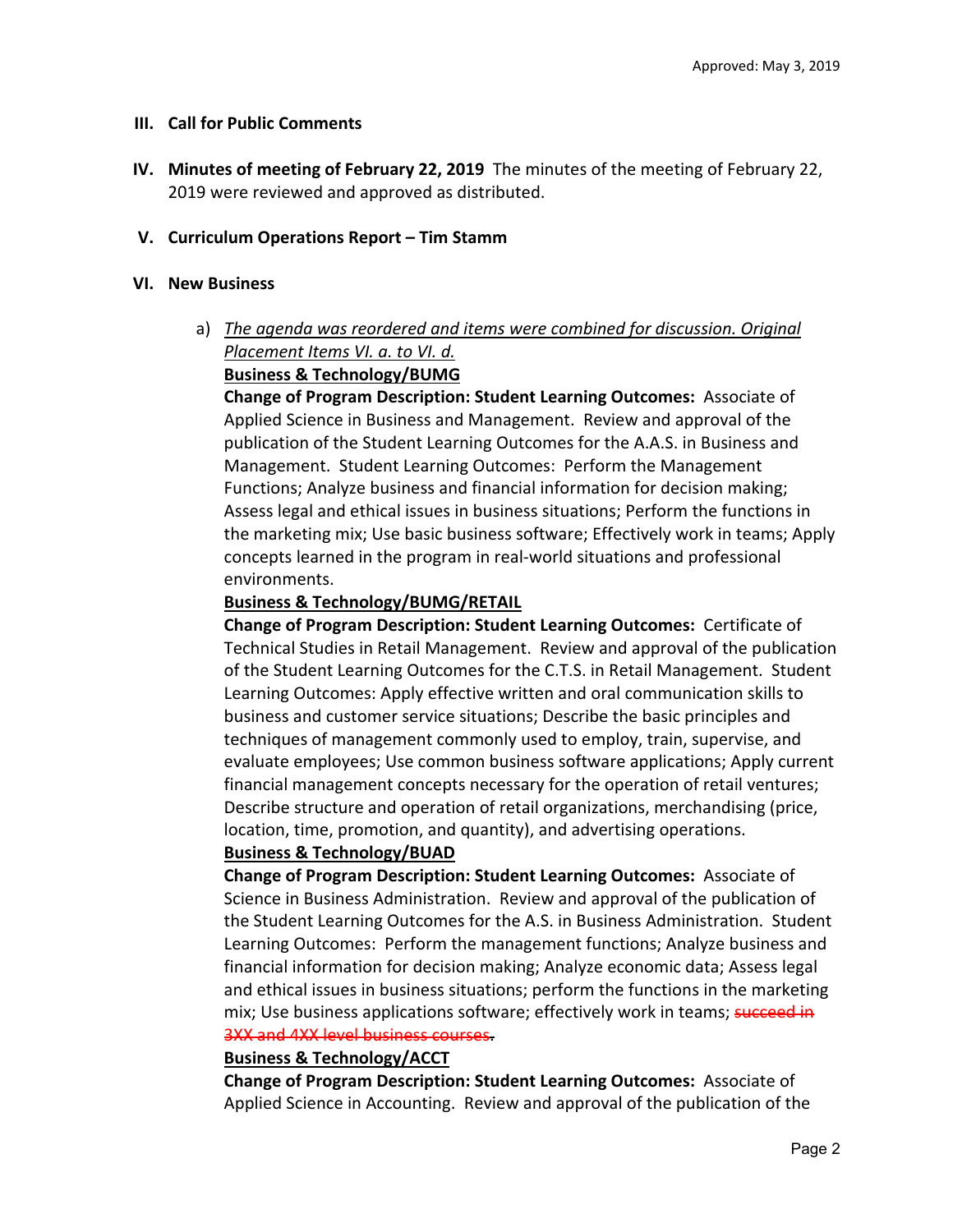Student Learning Outcomes for the A.A.S. in Accounting. Student Learning Outcomes: Analyze and record financial transactions and properly report financial information in accordance with generally accepted accounting principles; Identify and apply individual income tax and payroll tax laws; Demonstrate professional business communication skills – both written and oral; Master accounting and entry‐level business software applications; Perform accounting functions and applications in both a 'manual' and a computerized accounting system. Motion to accept proposals **[Motion: Lilian Gamble; Second: Raymond Duplessis; Carried, Unanimously].**

b) *The agenda was reordered. Original Placement Item VI. e.* 

# **Business & Technology/CULA**

**New Course:** CULA‐100: Explorations in Culinary Arts (1‐0‐1 / 15). Creation of a new course, CULA‐100: Explorations in Culinary Arts. The goal of the course is to provide students with information needed to make an informed decision about pursuing a culinary arts career. Course description: "Exploratory course in culinary and pastry arts for students interested in a career in this field. Overview of Culinary arts career options, industry expectations, and what path it takes to reach career goals in these areas."

Motion to postpone discussion about proposal **[Motion: Lilian Gamble; Second: Jesse Boyd; Carried, Unanimously].**

# c) *The agenda was reordered. Original Placement Item VI. f.*  **Communication/ASLS**

**Change of Program Description: Student Learning Outcomes:**  Associate of Arts in American Sign Language Interpreting. Review and publication of the Student Learning Outcomes for the A.A. in American Sign Language Interpreting. Student Learning Outcomes: Describe, explain, and discuss Deaf Culture, including the values and influence of diverse cultural, historical, and global perspectives of, and in, the Deaf community; Evaluate culturally based linguistic and nonlinguistic information to create dynamic equivalent translations in American Sign Language and written and spoken English discourse; Apply entry‐level competencies as defined by best practices in the field of sign language interpreting by producing accurate, meaningful, and effective interpretations; Apply the principles of the interpreting profession's code of professional conduct in ethical decision‐making. Motion to accept proposal **[Motion: Michael Santos; Second: Jennifer Bennett; Carried, Unanimously].**

d) *The agenda was reordered and items were combined for discussion. Original Placement Items VI. g. to VI. i*  **Communication/ASLS** 

**New Course:** ASLS‐270: Advanced Interpreting (3‐0‐3 / 45). Creation of a new course, ASLS‐270: Advanced Interpreting. The goal of the course is to provide students with opportunities to develop advanced skills when interpreting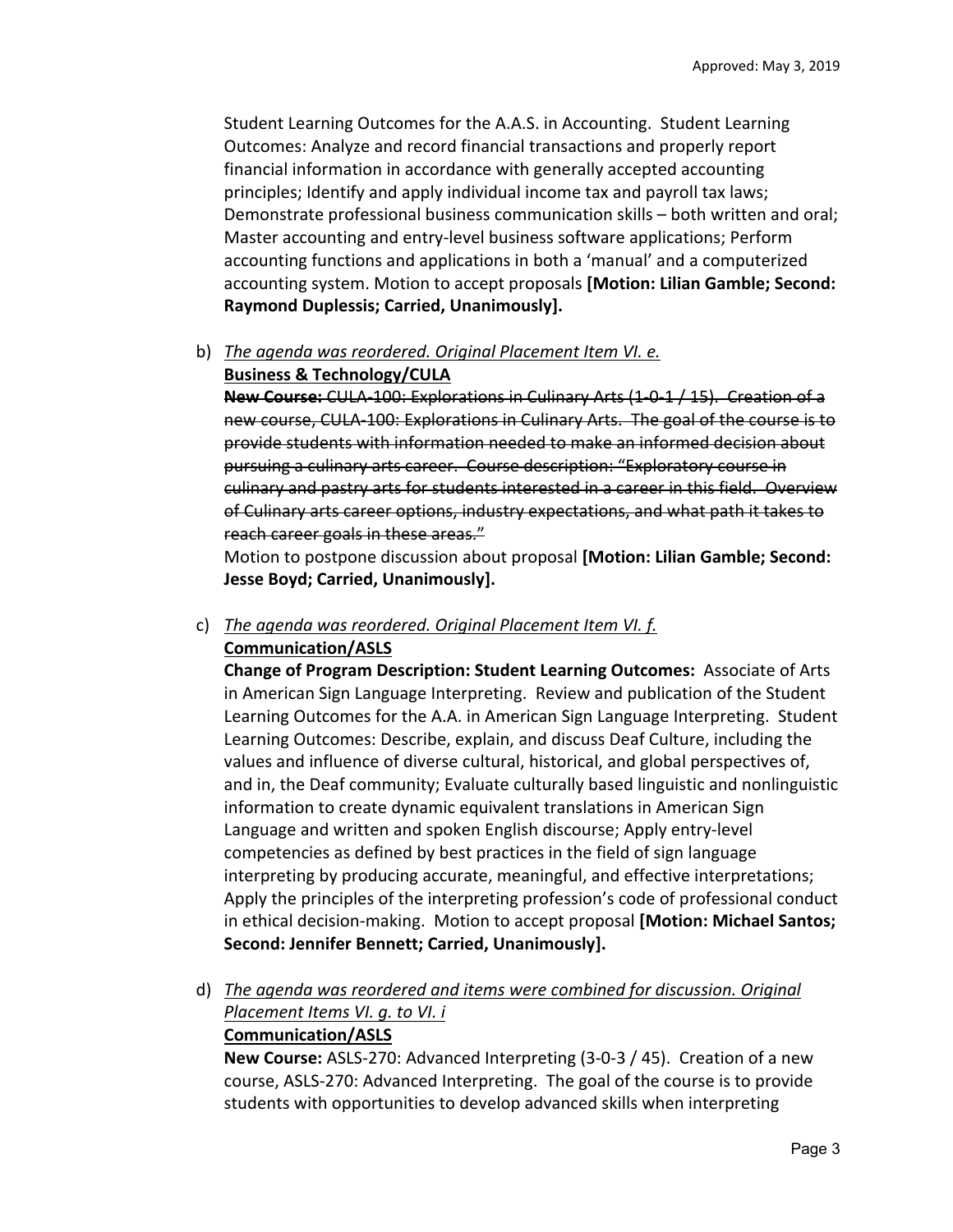between Deaf, hard‐of‐hearing, and hearing consumers. Course description: "Advanced interpreting course discussing increasingly complex constructs, processes, and situations. In‐depth information about the cross‐cultural mediation values and attitudes. Course instruction is primarily in ASL." **Communication/ASLS** 

**Course Termination:** ASLS‐205: Advanced ASL. Terminate the course, ASLS‐205: Advanced ASL. The course is being replaced by a newer course.

# **Communication/ASLS**

**Program Revision:** Associate of Arts in American Sign Language Interpreting. Revise the A.A. in American Sign Language Interpreting: Required Courses in Major: DELETE: ASLS‐205: Advanced ASL, ADD: ASLS‐270: Advanced Interpreting. Adjust Suggested Sequence, specifically Fourth Semester, to reflect changes. Total program hours remain the same. Motion to accept proposals **[Motion: Emily Cosper; Second: Anne LaVance; Carried, Unanimously].**

e) *The agenda was reordered. Original Placement Item VI. j.* 

# **Arts & Humanities/CDYC**

Program Revision: Revise the A.A.S. in Care & Development of Young Children: Required Courses in Major: DELETE: CDYC‐261: Families in the Educational Process; Approved Electives: Change from 6 hours of electives to 9 hours of electives, ADD: CDYC‐261: Families in the Educational Process to the list of course options; Adjust Suggested Sequence, specifically Fourth Semester, to reflect changes. Total program hours remain the same. Motion to accept proposal **[Motion: Jennifer Bennett; Second: Michael Santos; Carried, Unanimously].**

f) *The agenda was reordered. Original Placement item VI. k* 

# **Business & Technology/HURS**

**Change of Program Description: Student Learning Outcomes:**  Certificate of Technical Studies in Human Resources Assistant. Review and publication of the Student Learning Outcomes for the C.T.S. in Human Resources Assistant. Student Learning Outcomes: Assist with Human Resources processes related to recruiting, staffing, training, development, and workplace safety; Perform the Management Functions; Identify and describe legal and ethical issues as they relate to Human Resources Management; Use business software. Motion to accept proposal **[Motion: Raymond Duplessis; Second: Lilian Gamble; Carried, Unanimously].**

g) *The agenda was reordered and items were combined for discussion. Original Placement Items VI. l to VI. ee*  **Allied Health/DMSU** 

**Change of Program Description: Student Learning Outcomes:** Post‐Associate Certificate in Diagnostic Medical Sonography. Review and publication of the Student Learning Outcomes for the P.A.C. in Diagnostic Medical Sonography.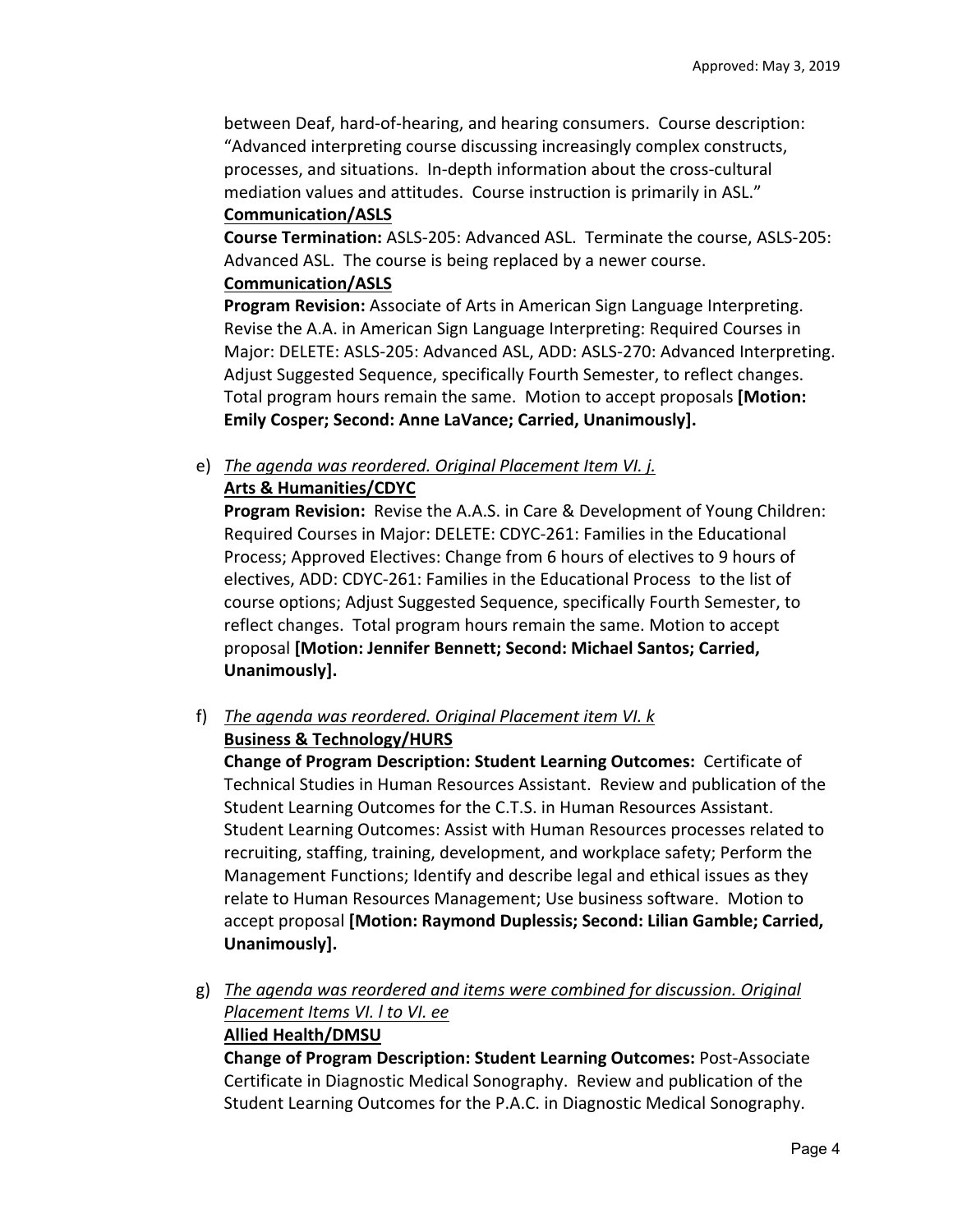Student Learning Outcomes: Apply skills necessary to fulfill the responsibilities of an entry level sonographer; Master the didactic and clinical skills for successful completion of the American Registry of Diagnostic Medical Sonography examination in Obstetrics Gynecology, Abdomen, and Sonographic Principles and Instrumentation; Master the didactic and clinical skills required by the American Registry of Diagnostic Medical Sonographers for Obstetrics‐ Gynecology, Abdomen, and Sonographic Principles and Instrumentation; Adapt professional, ethical behavior adhering to HIPAA guidelines and use appropriate oral/written communication skills to function effectively as a member of the healthcare team; Analyze data obtained using ultrasound and related imaging technologies for diagnostic purposes; Integrate knowledge of human sectional anatomy and sonographic imaging to provide a summary of findings to the physician for patient diagnosis and management; Integrate knowledge of ultrasound physical principles and instrumentation; Apply independent judgment and critical thinking methods to produce high quality diagnostic information and optimize patient care.

#### **Allied Health/EMTE**

**Change of Program Description: Student Learning Outcomes:** Certificate of Technical Studies in Emergency Medical Technician‐Paramedic. Review and publication of the Student Learning Outcomes for the C.T.S. in Emergency Medical Technician‐Paramedic. Student Learning Outcomes: Perform an assessment and provide appropriate management of the medical and trauma patient; Evaluate patients exhibiting signs and symptoms of communicable diseases and perform the appropriate personal safety measures; Evaluate patients exhibiting signs and symptoms of cardiac emergencies and perform the appropriate treatment, according to national protocols; Evaluate patients exhibiting signs and symptoms of gynecological and obstetrical emergencies and perform the appropriate treatment, according to national protocols; Assess the process of human development and recognize the unique needs of all patients; Award course completion upon exhibiting competency in national registration and state certification requirements.

#### **Allied Health/FSED**

**Change of Program Description: Student Learning Outcomes:** Associate of Applied Science in Funeral Service Education. Review and publication of the Student Learning Outcomes for the A.A.S. in Funeral Service Education. Student Learning Outcomes: Support the values involved in the funeral service profession; Master professional skills in accordance with accreditation standards; Discuss responsibilities of the funeral service profession with the community at large; Develop high standards of ethical conduct; Prioritize and remain sensitive to the responsibility for public health, safety, and welfare in caring for human remains; Support and value student and faculty research in the field of funeral service; Develop a relationship as a funeral service professional with the bereaved family.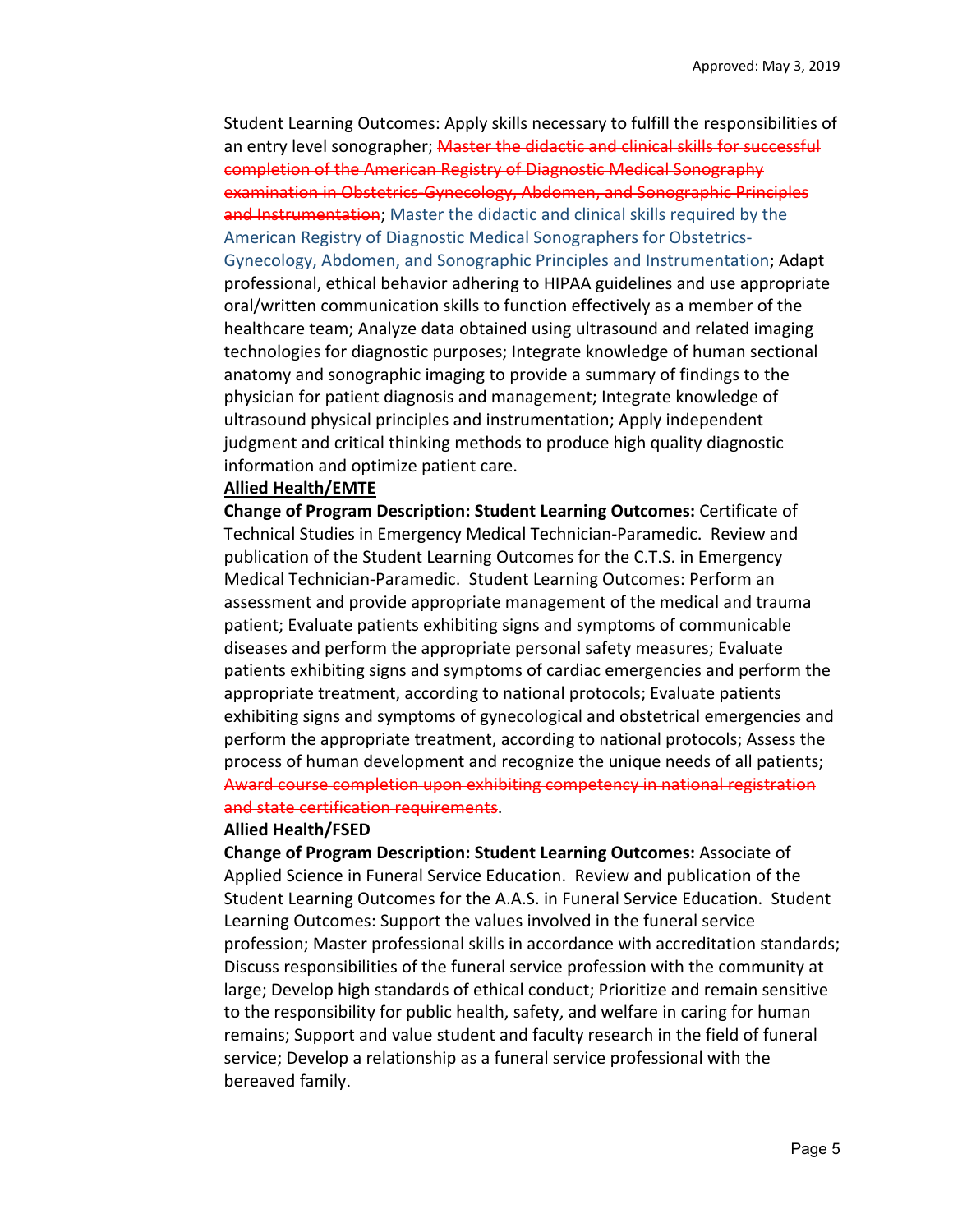### **Allied Health/HEIT/Registration Specialist**

**Change of Program Description: Student Learning Outcomes:** Certificate of Technical Studies in Medical Registration Specialist. Review and publication of the Student Learning Outcomes for the C.T.S. in Medical Registration Specialist. Student Learning Outcomes: Validate patient demographics, clinical, and financial information in the patient registration process; Calculate patient and payer financial responsibilities; Articulate positive verbal and written communication skills; Create a medical office schedule; Comply with legal, ethical, accreditation, and certification standards as these relate to the access, disclosure, privacy, and security of health information; Collaborate to resolve health information challenges in a changing healthcare environment; Utilize computer hardware and software applications such as the internet, Microsoft Office, learning management systems, and health information technology systems.

### **Allied Health/HEIT/MEDC**

**Change of Program Description: Student Learning Outcomes:** Certificate of Applied Science in Medical Coding. Review and publication of the Student Learning Outcomes for the C.A.S. in Medical Coding. Student Learning Outcomes: Evaluate the accuracy of diagnostic and procedural medical coding assignments and groupings; Evaluate revenue cycle processes and compliance with regulatory requirements and reimbursement methodologies; Develop appropriate physician queries to resolve data and coding discrepancies; Comply with legal, ethical, accreditation, and certification standards as these relate to the access, disclosure, privacy, and security of health information; Analyze the documentation in the health record to ensure it supports the diagnosis and reflects the patient's progress, clinical findings, and discharge status; Collaborate to resolve health information challenges in a changing healthcare environment; Utilize computer hardware and software applications such as the internet, Microsoft Office, learning management systems, and health information technology systems.

### **Allied Health/HEIT**

**Change of Program Description: Student Learning Outcomes:** Associate of Applied Science in Health Information Technology. Review and publication of the Student Learning Outcomes for the A.A.S. in Health Information Technology. Student Learning Outcomes: Evaluate health information data content and structure according to established guidelines and standards as these relate to paper and electronic health data in traditional and alternative health care settings; Comply with legal, ethical, accreditation, and certification standards as these relate to the access, disclosure, retention, privacy, and security of health information; Govern health information technologies through health informatics, analytics, and data use; Evaluate revenue cycle processes and compliance with regulatory requirements and reimbursement methodologies; Evaluate the accuracy of diagnostic and procedural medical coding assignments and groupings; Manage human, financial, and physical resources using leadership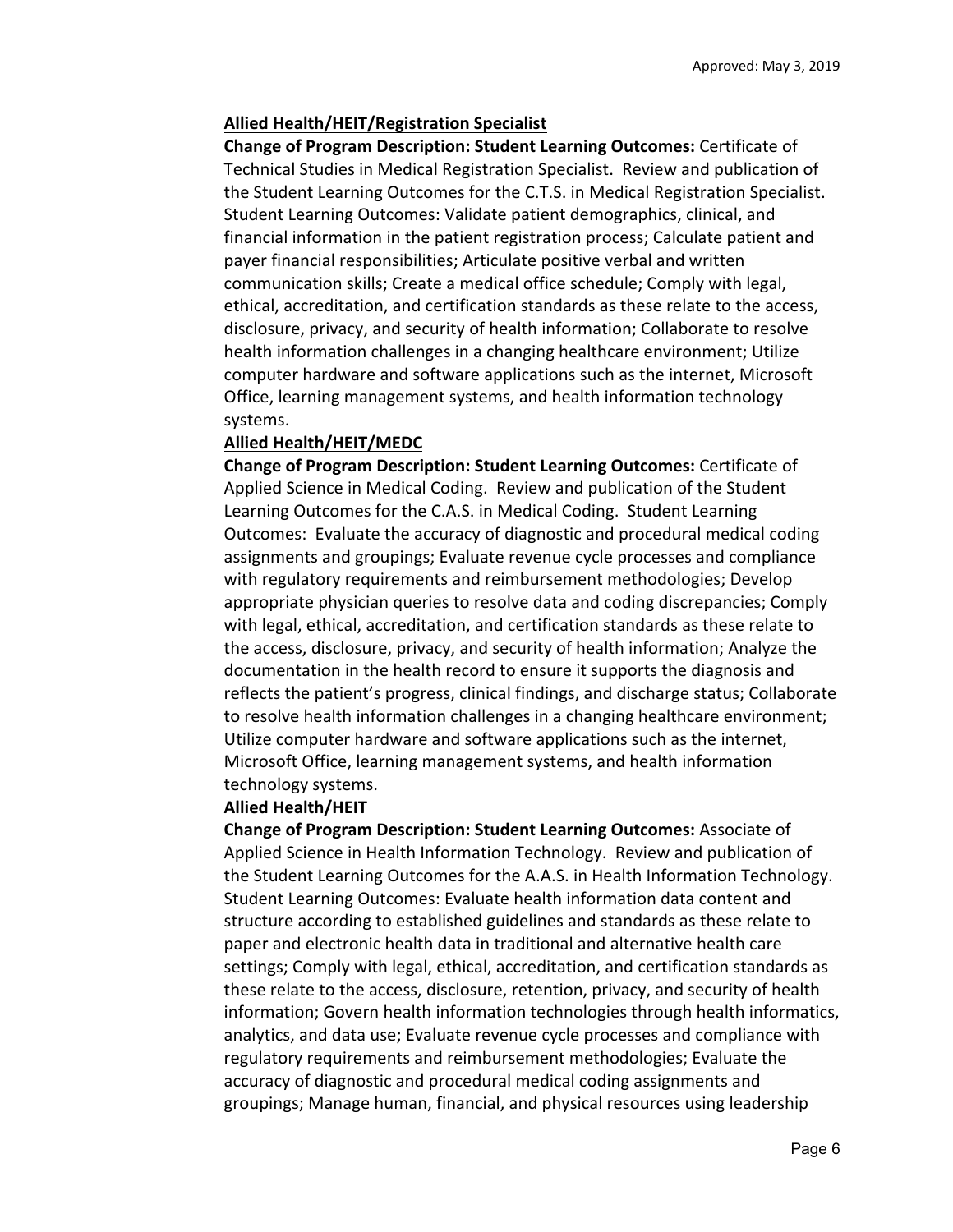and management skills; Collaborate in a group to resolve health information challenges in a changing healthcare environment; Utilize computer hardware and software applications such as the internet, Microsoft Office, learning management systems, and health information technology systems. **Allied Health/MSTH** 

**Change of Program Description: Student Learning Outcomes:** Certificate of Technical Studies in Massage Therapy. Review and publication of the Student Learning Outcomes for the C.T.S. in Massage Therapy. Student Learning Outcomes: Master clinical competencies to function as an entry‐level licensed massage therapist; Evaluate human anatomy and physiology and disease pathologies to select appropriate massage therapy protocol; Exhibit professionalism and adherence to ethical principles; Support the principles of proper body mechanics when performing massage therapy; Discuss business models utilized by massage therapy professionals; Communicate verbally and non‐verbally with the patient, health care personnel, and others in an effective and appropriate manner.

#### **Allied Health/MLTS**

**Change of Program Description: Student Learning Outcomes:** Associate of Applied Science in Medical Laboratory Technician. Review and publication of the Student Learning Outcomes for the A.A.S. in Medical Laboratory Technician. Student Learning Outcomes: Interpret necessary information to successfully complete the ASCP national certification exam; Master clinical competencies to function as a certified medical laboratory technician; Determine and perform appropriate action(s) to maintain quality assurance and quality control in all aspects of laboratory services including pre‐analytical, analytical, and post‐ analytical processes; Comply with practices and policies that maintain ethical and professional behavior; Collaborate with other health care workers using effective and appropriate verbal, nonverbal, and written communication skills; Comply with established laboratory safety regulations; Generate accurate patient results in all areas of the laboratory including Hematology, Chemistry, Microbiology, Blood Banking, Urinalysis, and Serology by ensuring proper collection, transportation, preparation, and analysis of samples; Interpret results for clinical significance and follow‐up all discrepancies in clinical data.

### **Allied Health/MLTS/PHLE**

**Change of Program Description: Student Learning Outcomes:** Career and Technical Certificate in Phlebotomy Technician. Review and publication of the Student Learning Outcomes for the C.T.C. in Phlebotomy Technician. Student Learning Outcomes: Comply with practice and policies that maintain ethical and professional behavior; Collaborate with other health care workers using effective and appropriate verbal, nonverbal, and written communication skills; Comply with established laboratory safety regulations; Choose proper collection method and supplies for test ordered and unique patient circumstances; Perform specimen collection as outlined in standard operating procedure.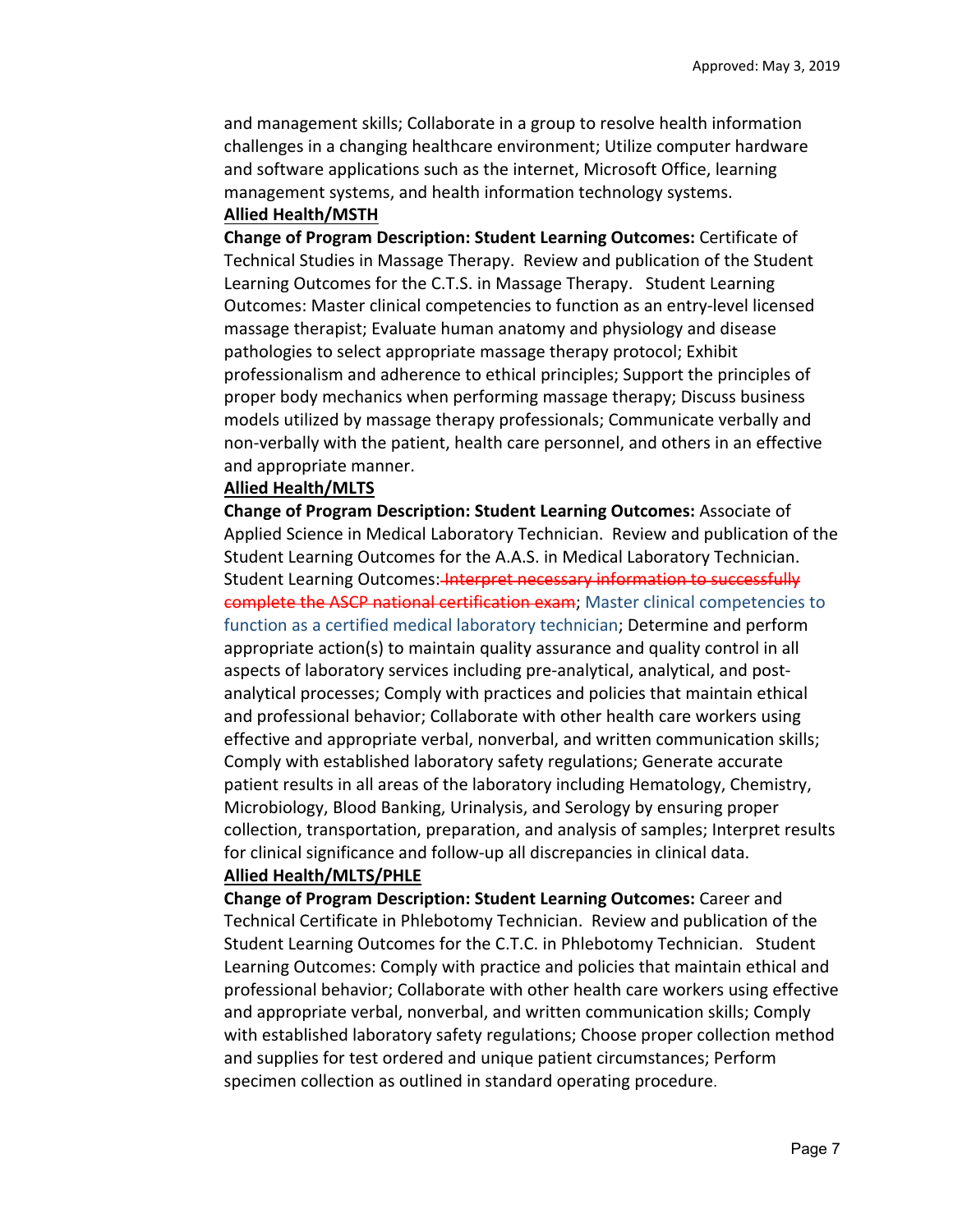## **Allied Health/NUMT**

**Change of Program Description: Student Learning Outcomes:** Post Associate Certificate in Nuclear Medicine Technology. Review and publication of the Student Learning Outcomes for the P.A.C. in Nuclear Medicine Technology. Student Learning Outcomes: Formulate requisite nuclear medicine knowledge to safely study the human body using radioactive materials; Choose appropriate patient care skills to provide safe, high quality nuclear medicine services; Adapt knowledge to future applications of nuclear medicine imaging; Interpret knowledge of Utilize radiation safety and clinical procedures in order to communicate effectively with patients and other health care workers; Adapt the SNMTS code of ethics for maintaining high quality patient care and nuclear medicine certification.

## **Allied Health/OCTA**

**Change of Program Description: Student Learning Outcomes:** Associate of Applied Science in Occupational Therapy Assistant. Review and publication of the Student Learning Outcomes for the A.A.S. in Occupational Therapy Assistant. Student Learning Outcomes: Assimilate and apply the foundational content of human psychological, anatomical, and physiological principles, the basic tenets and theoretical perspectives of occupational therapy, and the fundamental application of occupational therapy assessment and treatment to achieve entry‐ level competence as an Occupational Therapy Assistant; Perform and modify technical and clinical skills related to observation, screening, evaluation, treatment planning, treatment implementation, and service delivery under the supervision of an Occupational Therapist to facilitate functional consumer outcomes that affect health, well‐being, and quality of life; Formulate effective and culturally sensitive verbal, non‐verbal, and written communication strategies that demonstrate the ability to collaborate, inform, inquire, redirect, instruct, and influence consumers, caregivers, colleagues, employers, and policy makers; Uphold the professional code of ethics, core values, standards of practice, responsibilities, and leadership behaviors as established for occupational therapy practitioners; Exhibit sound judgment in the management and delivery of occupational therapy services to promote the safety of self, consumer, and workplace.

### **Allied Health/OPHT**

**Change of Program Description: Student Learning Outcomes:** Certificate of Technical Studies in Ophthalmic Medical Assistant. Review and publication of the Student Learning Outcomes for the C.T.S. in Ophthalmic Medical Assistant. Student Learning Outcomes: Develop technical and scientific skills adequate to administer treatment, perform tasks, and collect data as ordered by an ophthalmologist; Combine medical knowledge about ophthalmic and systemic disease and cognate sciences in patient care; Choose interpersonal and communication skills that result in effective information exchange and teaming with patients, their families, and other health professionals; Maximize Exhibit professionalism, as manifested through a commitment to carrying out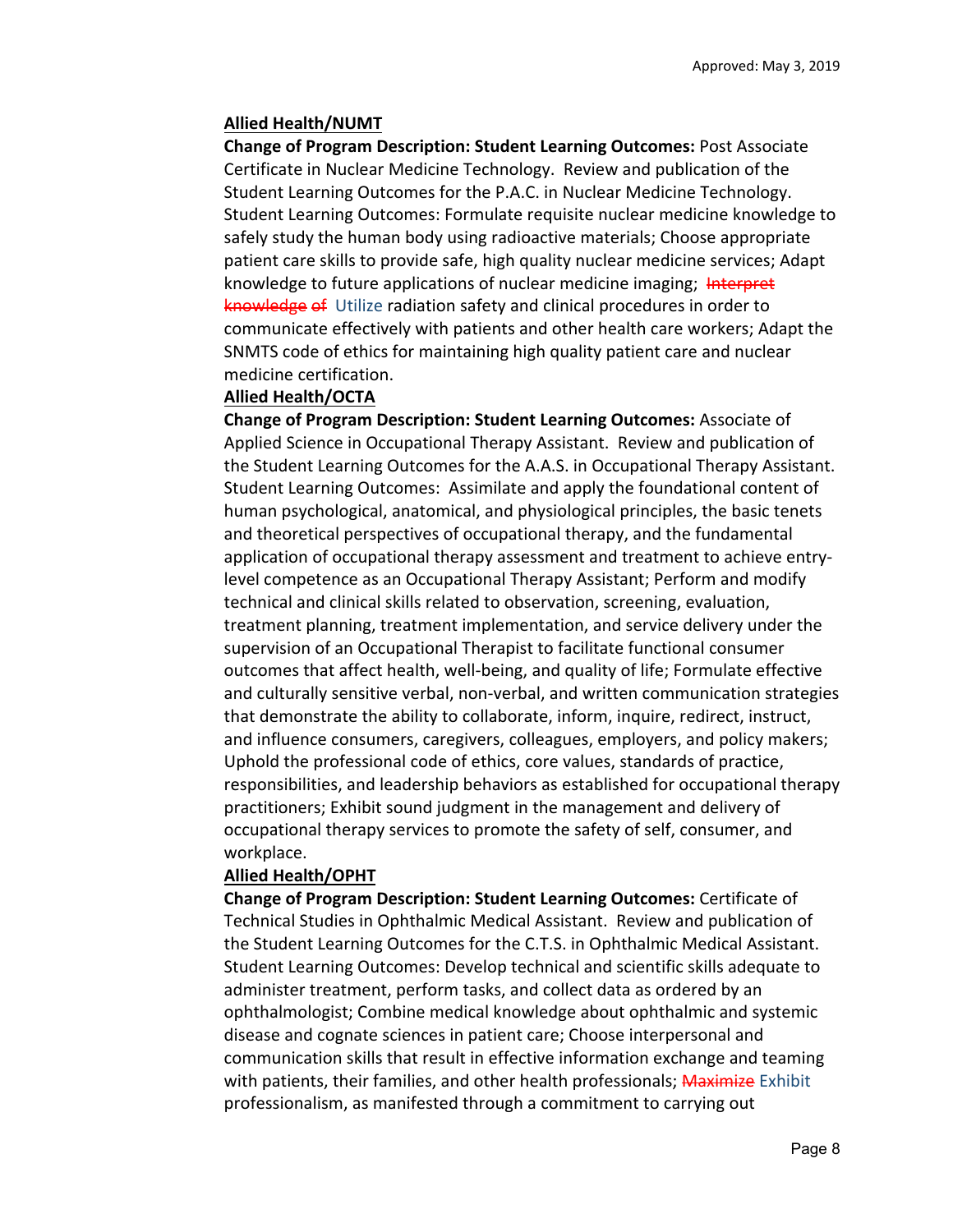professional responsibilities, adherence to ethical principles, and sensitivity to a diverse patient population; Select community and health services that demonstrate an awareness of and responsiveness to the larger context and system of health care and the ability to effectively call on system resources to provide care that is of optimal value; Determine patient care that is compassionate, appropriate, and effective for the treatment of ophthalmic health problems and the promotion of health.

#### **Allied Health/PHAR**

**Change of Program Description: Student Learning Outcomes:** Certificate of Technical Studies in Pharmacy Technician. Review and publication of the Student Learning Outcomes for the C.T.S. in Pharmacy Technician. Student Learning Outcomes: Perform pharmaceutical calculations required of a pharmacy technician; Prepare compounded medications, including sterile preparations, according to current USP Chapters while applying best practices; Categorize the top 200 Brand and Generic Name drugs; Apply critical thinking in matters of conflict resolution, teamwork, customer service, and supervision of other pharmacy technician personnel; Apply critical thinking skills related to math, pharmacology, and pharmacy operations needed for an entry‐level pharmacy technician; Collaborate with the pharmacy team, under the supervision of a licensed pharmacist, in the administration of the patient care process.

### **Allied Health/PTAP**

**Change of Program Description: Student Learning Outcomes:** Associate of Applied Science in Physical Therapist Assistant. Review and publication of the Student Learning Outcomes for the A.A.S. in Physical Therapist Assistant. Student Learning Outcomes: Support legal, ethical, and professional behaviors while serving as a Physical Therapist Assistant and member of the interdisciplinary team; Prioritize critical thinking and scientific reasoning in making clinical decisions in order to function as a competent health care provider; Communicate verbally and non‐verbally with the patient, PT, other health care delivery personnel, and others in an effective, appropriate, and capable manner; Developed appropriate data collection skills essential for carrying out the plan of care in order to quantify the patient's status and response to treatment; Formulate physical therapy interventions identified in the plan of care as directed by the supervising PT in a safe and effective manner; Compile accurate documentation that follows guidelines and specific documentation formats required by state practice acts, the practice setting, and other regulatory agencies; Maximize lifelong learning through continuing education, service to the profession, and maintenance of PTA licensure.

### **Allied Health/PSOM**

**Change of Program Description: Student Learning Outcomes:** Associate of Applied Science in Polysomnographic Technology. Review and publication of the Student Learning Outcomes for the A.A.S. in Polysomnographic Technology. Student Learning Outcomes: Master didactic and clinical skills to function as a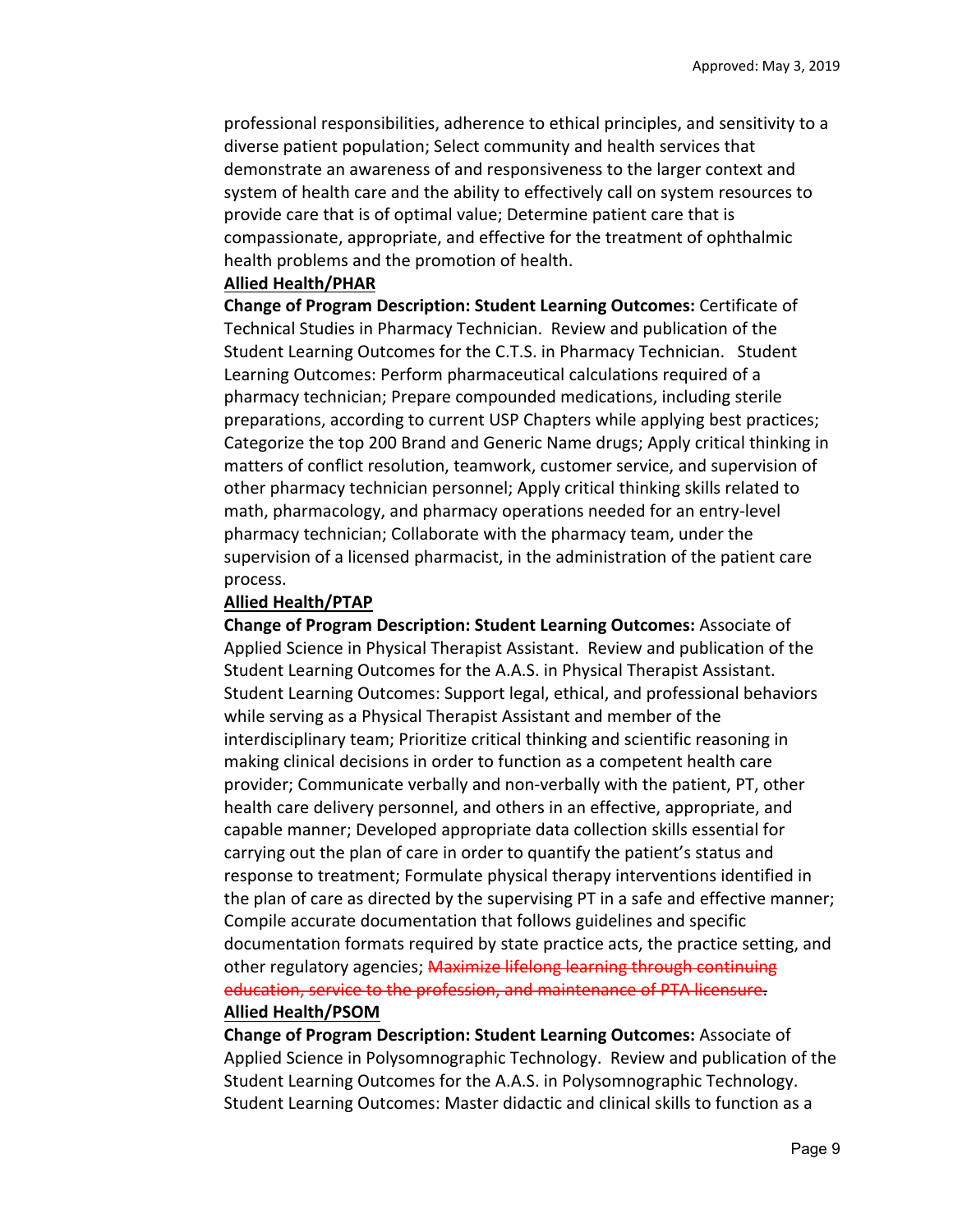Polysomnographic Technologist; Integrate appropriate communication skills with patients and colleagues; Assess and observe normal and abnormal activity during a sleep study and use good judgment in responding to patient needs; Construct a summary of findings to the physician to facilitate patient diagnosis and management; Collaborate with team members regarding patient treatment protocols; Educate patients about good sleep practices; Maximize Exhibit professionalism, adherence to ethical principles, and sensitivity to a diverse patient population.

### **Allied Health/RATH**

**Change of Program Description: Student Learning Outcomes:** Post‐Associate Certificate in Radiation Therapy. Review and publication of the Student Learning Outcomes for the P.A.C. in Radiation Therapy. Student Learning Outcomes: Assess foundational knowledge of safe and accurate equipment operation in CT simulation and on the treatment unit; Exhibit professionalism and the ability to communicate and work effectively with an interdisciplinary team; Develop a cognitive understanding of radiation therapy equipment, procedures, and radiation treatment side effects; Use radiation therapy equipment; Explain radiation therapy procedures; Discuss radiation treatment side effects; Analyze and implement treatment prescriptions and plans for safe and accurate treatment; Assess the process of human development and r Recognize the unique needs of all patients.

### **Allied Health/RADT**

**Change of Program Description: Student Learning Outcomes:** Associate of Applied Science in Radiologic Technology. Review and publication of the Student Learning Outcomes for the A.A.S. in Radiologic Technology. Student Learning Outcomes: Master skills necessary to fulfill the responsibilities of an entry level radiographer; Master the didactic and clinical skills for successful completion of the American Registry of Radiologic Technologists certification examination in Radiography; Master the didactic and clinical skills necessary to function successfully as a Radiologic Technologist; Communicate verbally and non‐ verbally with the patient, health care personnel, and others in an effective and appropriate manner; Prioritize critical thinking and problem‐solving methods to produce high quality diagnostic images and optimize patient care; Facilitate the proper use of appropriate radiation safety and protection methods in daily activities as a Radiographer; Support legal, ethical and professional behaviors as a Radiographer and member of an interdisciplinary team. **Allied Health/RESP** 

**Change of Program Description: Student Learning Outcomes:** Associate of Applied Science in Respiratory Care Technology. Review and publication of the Student Learning Outcomes for the A.A.S. in Respiratory Care Technology. Student Learning Outcomes: Choose and interpret information necessary to successfully complete the NBRC RRT credentialing exam; Master the didactic and clinical skills required to function as an entry‐level respiratory technician; Support medical ethics and law in regard to patient privacy and desired level of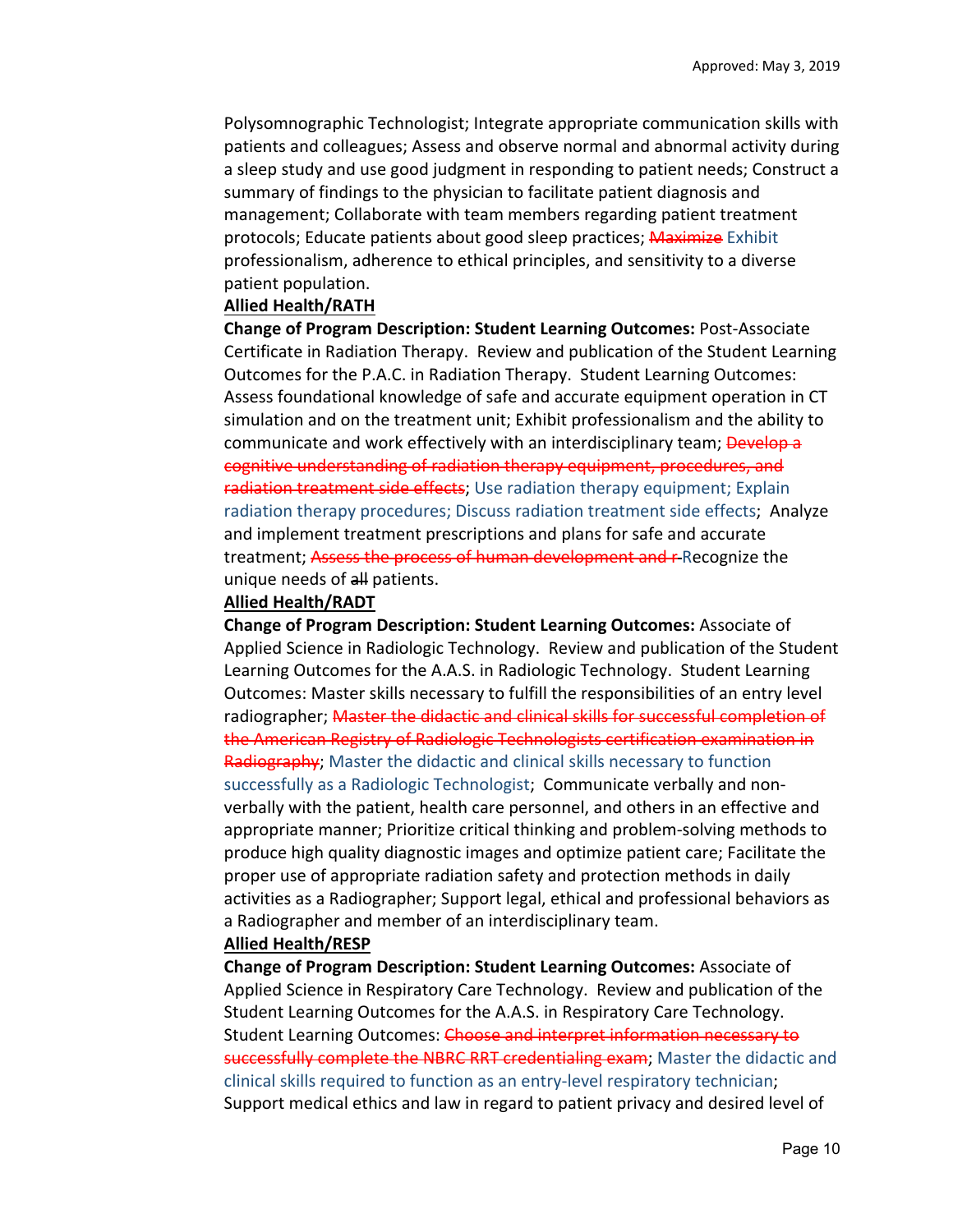care and services; Originate patient education and preventative health principles for disease management; Evaluate the cardiopulmonary status of the patient by utilizing critical thinking; Recommend and perform appropriate diagnostic and therapeutic procedures; Plan, execute, evaluate, and modify treatment protocols based upon patient status while utilizing evidence‐based practice according to the AARC Clinical Practice Guidelines.

#### **Allied Health/SURG**

**Change of Program Description: Student Learning Outcomes:** Certificate of Technical Studies in Surgical Technology. Review and publication of the Student Learning Outcomes for the C.T.S. in Surgical Technology. Student Learning Outcomes: Master didactic and clinical skills to function as a Surgical **Technologist;** Master didactic and clinical skills required to function as a Surgical Technologist; Prioritize the basic skills acquired to perform surgical procedure set-up of sterile surgical instruments, single-use devices, and equipment; Discuss basic knowledge of principles and practices of aseptic technique, OSHA guidelines, HIPAA laws, and sterilization process; **Maximize** Use interpersonal communication skills as a team member to secure patient safety and successful patient outcome; Develop pride in the profession for life-long learning and professional advancement to better serve the community; Combine a comprehensive background in the basic sciences learned, with mastery of aseptic technique and basic surgical skills to keenly develop a surgical conscience.

### **Allied Health/VETT**

**Change of Program Description: Student Learning Outcomes:** Associate of Applied Science in Veterinary Technology. Review and publication of the Student Learning Outcomes for the A.A.S. in Veterinary Technology. Student Learning Outcomes: Master the Essential Skills dictated by the American Veterinary Medical Association's Committee on Veterinary Technician Education and Activities and those required for success on the VTNE (Veterinary Technician National Exam); Develop effective written and interpersonal communication methods with veterinary health care team members and clients and an ability to work effectively as a member of the veterinary health care team; Integrate the use of appropriate veterinary medical terminology and abbreviations and communicate in a professional manner in all formats‐written, oral, non‐verbal, and electronic; Facilitate the use of appropriate safety and protective practices in daily activities as a veterinary technician; Apply critical thinking skills to planning and problem solving to provide appropriate veterinary patient‐centered care; Combine importance of professional behaviors and actions consistent with the Veterinary Technician Standards of Conduct related to moral, legal, and ethical issues that occur in the veterinary field as well as lifelong learning, career development, and active involvement in community service endeavors. Motion to accept proposals **[Motion: Raymond Duplessis; Second: Anne LaVance; Carried, Unanimously].**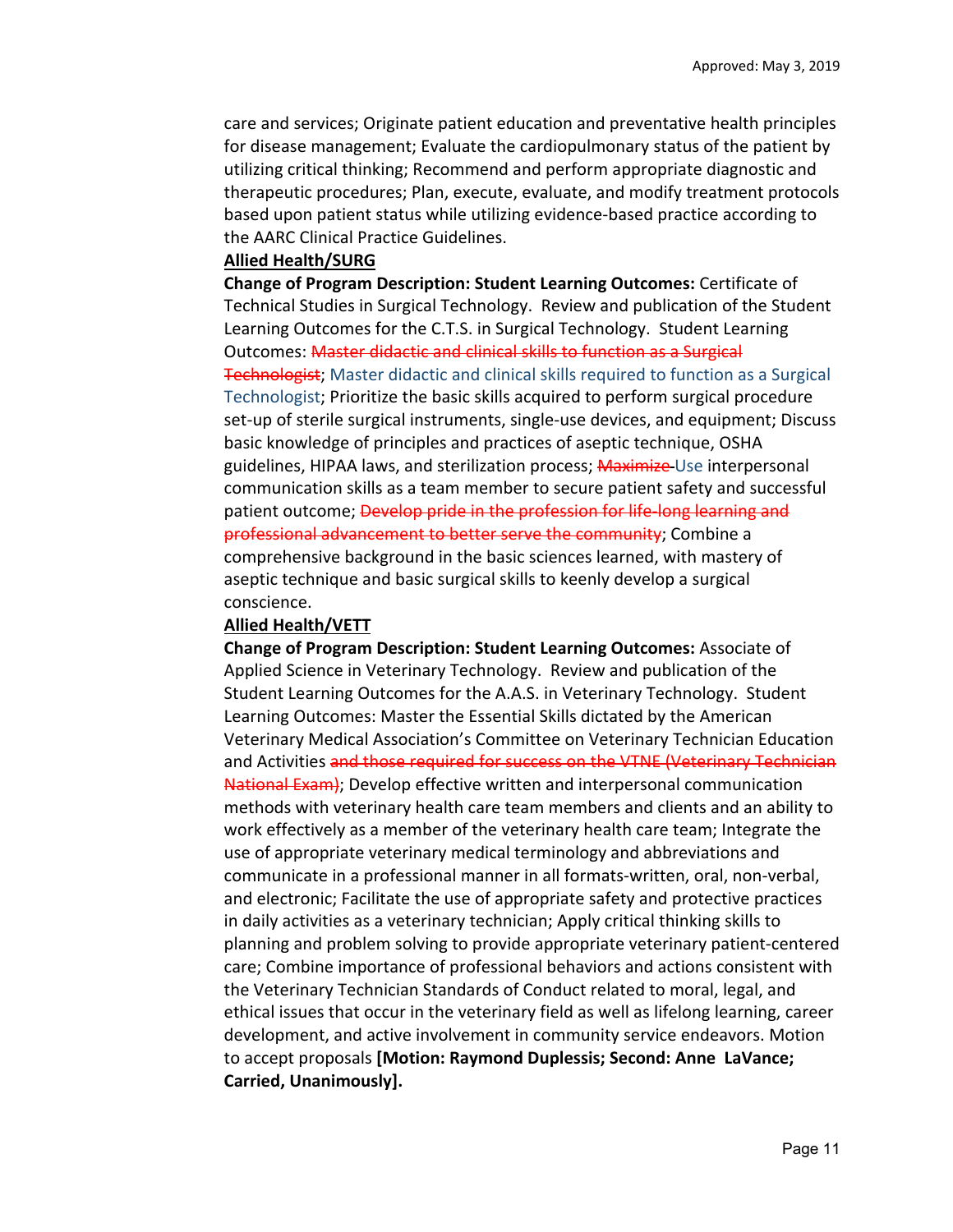# h) *The agenda was reordered. Original Placement Item VI. ff*  **Business & Technology/LOGT**

**Change of Program Description: Student Learning Outcomes:** Certificate of Technical Studies in Logistics Technology. Review and publication of the Student Learning Outcomes for the C.T.S. in Logistics Technology. Student Learning Outcomes: Utilize effective communication skills in the workplace including the use of technology; Describe the steps in proper product receiving, storage, and inventory control; Evaluate most effective transportation modes; Apply proper procedures for packaging, shipment, dispatch, and tracking; Describe logistics function of raw materials requirements planning, production planning, and manufacturing and service management; Describe the critical success factors for managing the global supply chain. Motion to accept proposal **[Motion: Jay Randolph; Second: Lilian Gamble; Carried, Unanimously].**

# i) *The agenda was reordered. Original Placement Item VI. gg*  **Communication/ENGL**

**Change of Course Description:** ENGL‐110: Intensive English Composition I. Change the description of ENGL‐110: Intensive English Composition I to state: "Introduces student to the critical thinking, reading, writing, and rhetorical skills required in the college/university and beyond, including citation and documentation, essay writing as a process, and audience awareness. In addition, this course also provides targeted instruction and support in reading comprehension and written communication." Current description: "Introduces student to the critical thinking, reading, writing, and rhetorical skills required in the college/university and beyond, including citation and documentation, essay writing as a process, and audience awareness. In addition, this course provides an intensive grammar review." Motion to accept proposal **[Motion: Jennifer Bennett; Second: Janet Gauthier Stephens; Carried, Unanimously].**

# j) *The agenda was reordered and items were combined for discussion. Original Placement VI. hh to VI. ii.*  **Allied Health/PHAR**

**Change of course lecture, credit, and/contact hours:** PHAR‐108: Pharmacy Ethics and Communication. Change the lecture, credit, and/contact hours of PHAR‐108: Pharmacy Ethics and Communication *from* 3‐0‐3 / 45 *to* 2‐0‐2 /30. **Allied Health/PHAR** 

**Change of course prerequisite requirements:** PHAR‐108: Pharmacy Ethics and Communication. Change the prerequisite of PHAR‐108: Pharmacy Ethics and Communication to state: "Acceptance into the Pharmacy Technician program." Current prerequisites: "Eligibility for ENGL‐101 and declared Pharmacy Technician major." Motion to accept proposals **[Motion: Caitlin Cooper; Second: Sarah Inman; Carried, Unanimously].**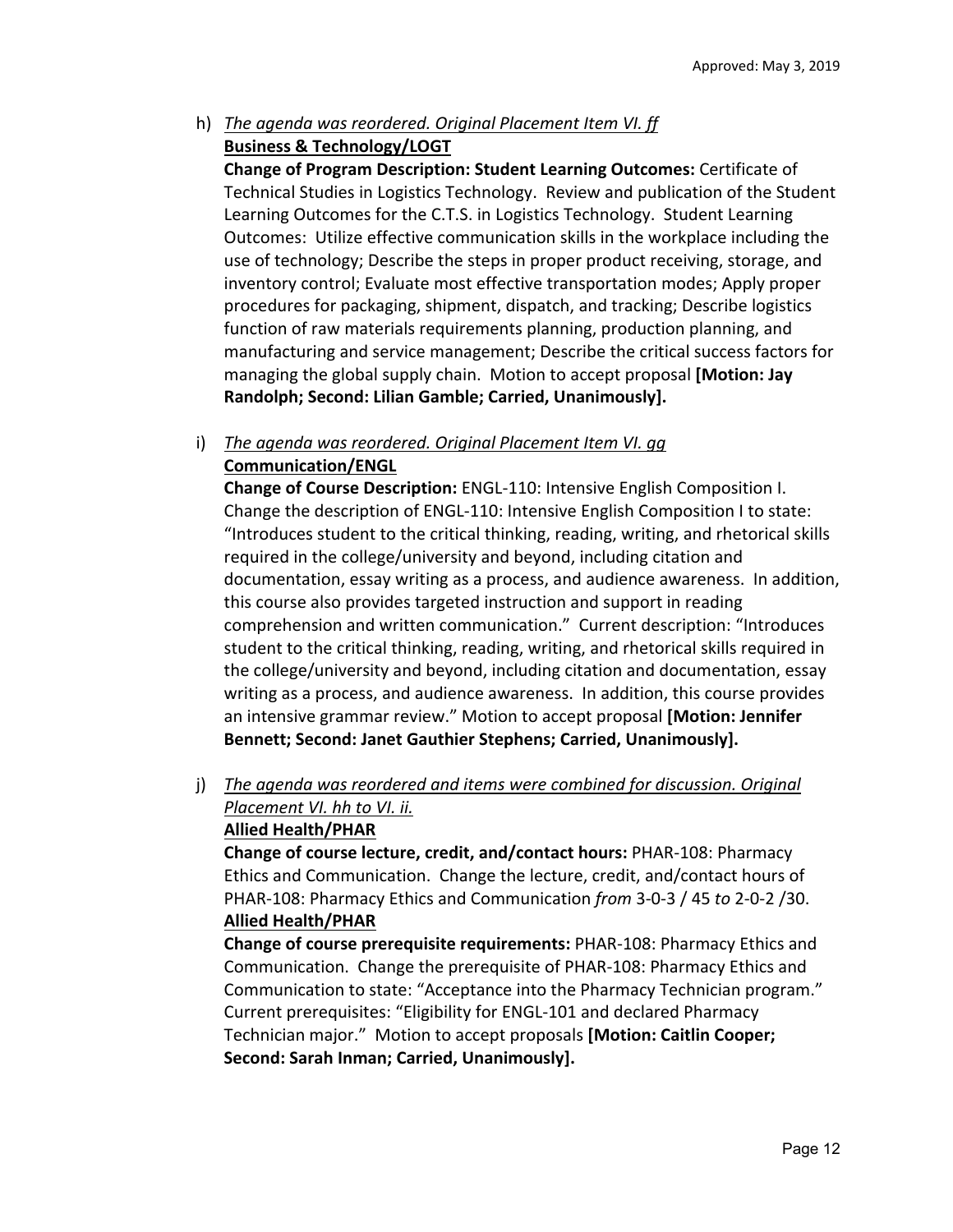k) *The agenda was reordered and items were combined for discussion. Original Placement Items VI. jj. to VI. kk.* 

# **Allied Health/PHAR**

**Change of Course Description: PHAR-106: Pharmacy Practice Laboratory.** Change the description of PHAR‐106: Pharmacy Practice Laboratory to state: "Simulated pharmacy practice. Designed to complement and reinforce content introduced in PHAR‐102: Pharmacy Practice. Provides students with hands‐on experience to develop and equip them with the knowledge and practical skills in pharmacy practice. Emphasis will be placed on the skills required of an Entry‐ level Pharmacy Technician." Current description: "Designed to accompany PHAR‐102: Pharmacy Practice to give practical, hands‐on experience to develop and equip individuals with knowledge and practical skills in pharmacy practice. Students will become proficient in all areas of pharmacy operations. Emphasis will be placed on properly processing and dispensing medications, effective communications, and material management, inventory controls, institutional dispensing and compounding."

# **Allied Health/PHAR**

**Change of Course Prerequisite Requirement:** PHAR‐106: Pharmacy Practice Laboratory. Change the prerequisite of PHAR‐106: Pharmacy Practice Laboratory to state: "Acceptance into the Pharmacy Technician program." Currently the course has no prerequisite requirements. Motion to accept proposals **[Motion: Raymond Duplessis; Second: Lilian Gamble; Carried, Unanimously].**

l) *The agenda was reordered and items were combined for discussion. Original Placement Items VI. ll. to VI. mm.* 

# **Allied Health/PHAR**

**Change of Course Description:** PHAR‐112: Sterile Products Laboratory. Change the description of PHAR‐112: Sterile Products Laboratory to state: "Simulated sterile product preparation. Provides hands‐on training for aseptic techniques and admixture procedures." Current description: "Provides an introduction to aseptic techniques, admixture preparation, incompatibility and stability, immunization and irrigation solutions, total parenteral nutrition and chemotherapy."

# **Allied Health/PHAR**

**Change of Course Prerequisite Requirement:** PHAR‐112: Sterile Products Laboratory. Change the prerequisite of PHAR‐112: Sterile Products Laboratory to state: "PHAR‐116: Pharmacy Math I, or permission of the Program Director." Currently, the course has no prerequisite requirements. Motion to accept proposals **[Motion: Caitlin Cooper; Second: Janet Gauthier Stephens; Carried, Unanimously].**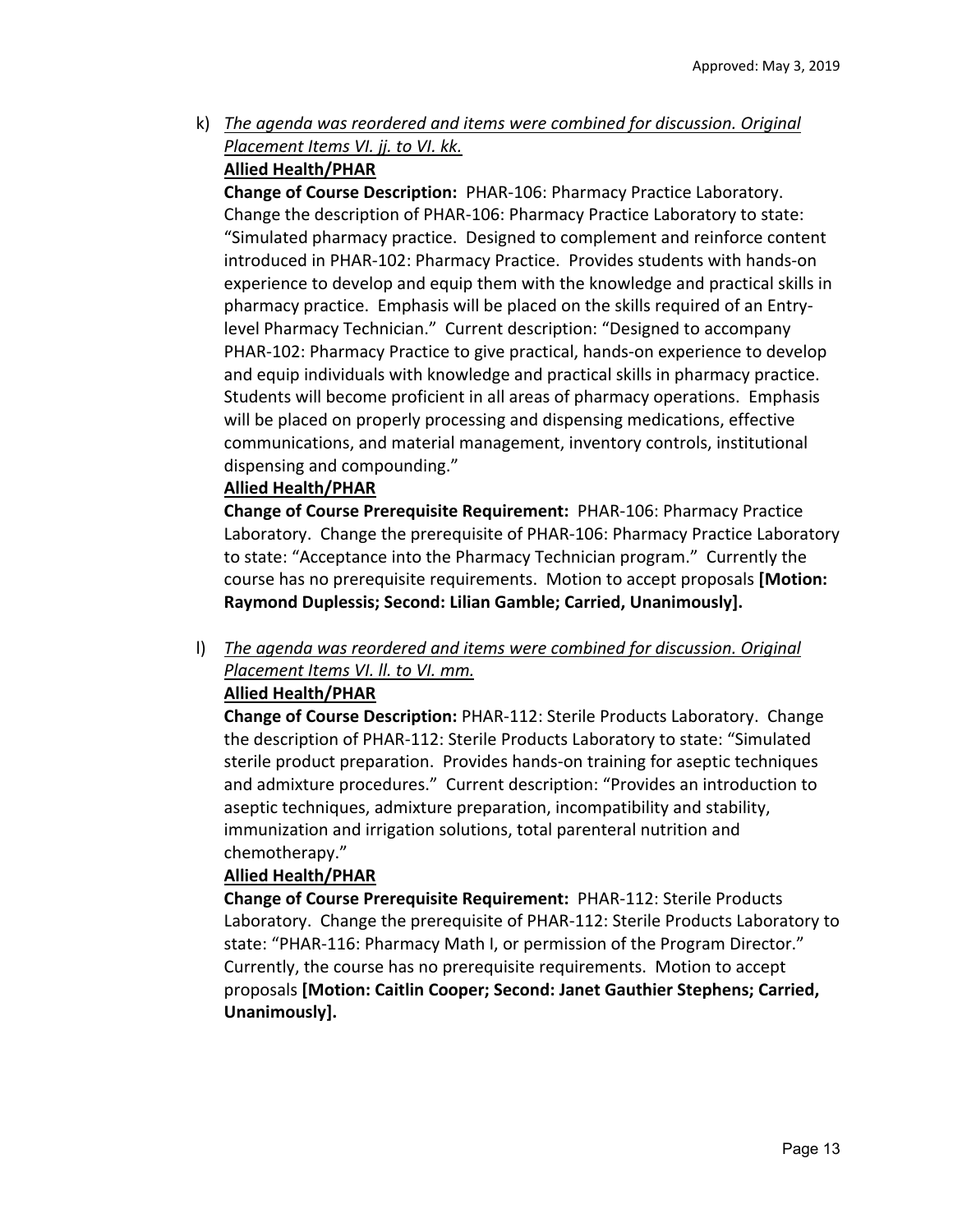m) *The agenda was reordered and items were combined for discussion. Original Placement Items VI. nn to VI. oo* 

# **Allied Health/PHAR**

**Change of Course Description:** PHAR‐102: Pharmacy Practice I. Change the description of PHAR‐102: Pharmacy Practice I to state: "Equips individuals with knowledge and practical skills in pharmacy practice." Current description: "Equips individuals with knowledge and practical skills in pharmacy practice. Students will become proficient in all areas of pharmacy operations. Emphasizes properly processing and dispensing prescription medications, effective communications, and material management in the pharmacy practice setting." **Allied Health/PHAR**

**Change of Course Prerequisite Requirement:** PHAR‐102: Pharmacy Practice I. Change the prerequisite requirements of PHAR‐102: Pharmacy Practice I to state: "PHAR‐108: Pharmacy Ethics and Communication and Acceptance into the Pharmacy Technician program." Current prerequisites: "Acceptance into Pharmacy Technician program." Motion to accept proposals **[Motion: Lilian Gamble; Second: Raymond Duplessis; Carried, Unanimously].**

n) *The agenda was reordered and items were combined for discussion. Original Placement Items VI. pp. to VI. rr.* 

# **Allied Health/PHAR**

**Change of Course Laboratory and/Contact Hours:** PHAR‐151: Pharmacy Clinical Practice I. Change the laboratory and/contact hours of PHAR‐151: Pharmacy Clinical Practice I *from* 0‐14‐2 / 210 *to* 0‐11‐2 / 165.

# **Allied Health/PHAR**

**Change of Course Description:** PHAR‐151: Pharmacy Clinical Practice I. Change the course description of PHAR‐151: Pharmacy Clinical Practice I to state: "Experiential Entry‐Level training in an Institutional, Community, Home Care, Long‐term Care, or Specialty pharmacy setting under the supervision of a registered pharmacist. Emphasis is placed on effective communication, understanding pharmacy operations, and dispensing of medications." Current description: "Experiential training in an institutional pharmacy setting under the supervision of a registered pharmacist. Emphasis is placed on effective communication, understanding pharmacy operations, and dispensing of medications."

# **Allied Health/PHAR**

**Change of Course Prerequisite Requirement:** PHAR‐151: Pharmacy Clinical Practice I. Change the prerequisite requirements of PHAR‐151: Pharmacy Clinical Practice I to state: "PHAR‐102, PHAR‐104, PHAR‐106, PHAR‐110, and PHAR‐112." Current prerequisites: "PHAR‐102, PHAR‐106, PHAR‐110, and PHAR‐112." Motion to accept proposals **[Motion: Jennifer Bennett; Second: Sara Strickland; Carried, Unanimously].**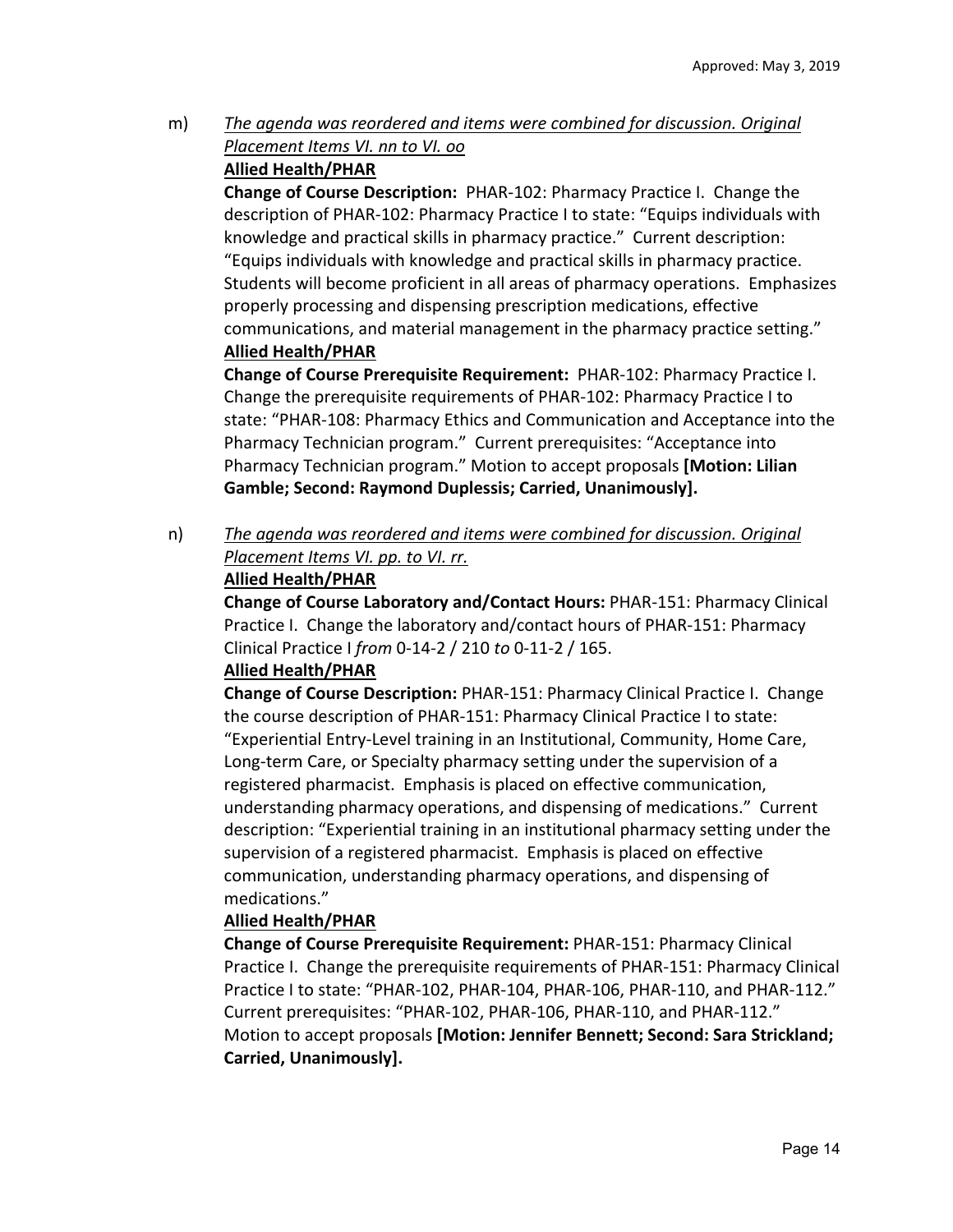o) *The agenda has been reordered and items combined for discussion. Original Placement Items VI. ss to VI. uu* 

# **Allied Health/PHAR**

**Change of Course Laboratory and/Contact Hours:** PHAR‐152: Pharmacy Clinical Practice II. Change the laboratory and/contact hours of PHAR‐152: Pharmacy Clinical Practice II *from* 0‐14‐2 / 210 *to* 0‐8‐2 / 120.

# **Allied Health/PHAR**

**Change of Course Description:** PHAR‐152: Pharmacy Clinical Practice II. Change the description of PHAR‐152: Pharmacy Clinical Practice II to state: "Experiential Advanced‐Level training in an Institutional, Home Care, Long‐term Care, or Specialty setting under the supervision of a registered pharmacist. Emphasis is placed on effective communication, understanding pharmacy operations, and dispensing of medications." Current description: "Experiential training in a community pharmacy setting under the supervision of a registered pharmacist. Emphasis is placed on effective communication, understanding pharmacy operations, and dispensing of medications."

# **Allied Health/PHAR**

**Change of Course Prerequisite Requirements:** PHAR‐152: Pharmacy Clinical Practice II. Change the prerequisite requirements of PHAR‐152: Pharmacy Clinical Practice II to state: "PHAR‐117, PHAR‐114, PHAR‐122, PHAR‐123, PHAR‐ 110, and PHAR‐112." Current prerequisites: "PHAR‐102 and PHAR‐108." Motion to accept proposals **[Motion: Jay Randolph; Second: Janet Gauthier Stephens; Carried, Unanimously].**

# p) *The agenda was reordered. Original Placement Item VI. vv.*  **Allied Health/PHAR**

**Change of Course Prerequisite Requirements: PHAR-109: Body Systems,** Diseases, and Drugs. Change the prerequisite requirements of PHAR‐109: Body Systems, Diseases, and Drugs to state: "Acceptance into the Pharmacy Technician Program." Current prerequisites: "Eligibility for ENGL‐101, eligibility for MATH‐128, and declared major of Pharmacy Technician." Motion to accept proposal **[Motion: Janet Gauthier Stephens; Second: Emily Cosper; Carried, Unanimously].**

q) *The agenda was reordered and items were combined for discussion. Original Placement Items VI. ww to VI. xx* 

# **Allied Health/PHAR**

**Change of Course Description:** PHAR‐110: Sterile Products. Change the description of PHAR‐110: Sterile Products to state: "Provides students with learning experiences needed for the preparation of intravenous admixtures." Current description: "Introduces aseptic techniques, admixture preparation, incompatibility and stability, immunization and irrigation solutions, total parenteral nutrition, and chemotherapy."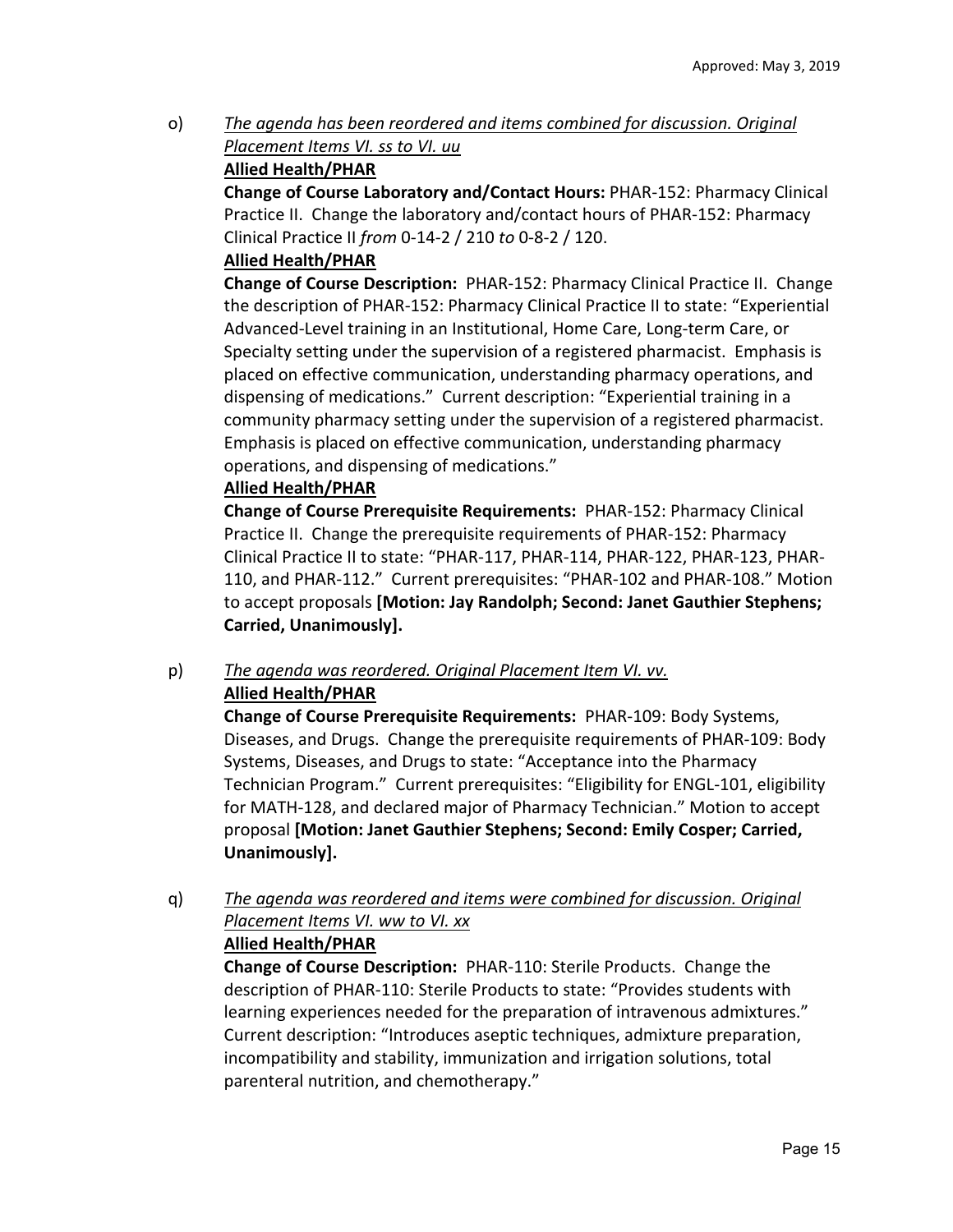# **Allied Health/PHAR**

**Change of Course Requisite Requirements:** PHAR‐110: Sterile Products. Change the prerequisites requirements of PHAR‐110: Sterile Products to state: "PHAR‐ 116 or Approval of the Program Director." Current prerequisite: "Acceptance into the Pharmacy Technician program." Change the Co-requisite to state: "PHAR‐112: Sterile Products Laboratory." Currently, the course has no co‐ requisite requirements. Motion to accept proposals **[Motion: Michael Santos; Second: Jay Randolph; Carried, Unanimously].**

r) *The agenda was reordered and items were combined for discussion. Original Placement Items VI. yy to VI. zz* 

# **Allied Health/PHAR**

**Change of Course Description:** PHAR‐114: Pharmacology for the Pharmacy Technician II. Change the description of PHAR‐114: Pharmacology for the Pharmacy Technician II to state: "Pharmacology for the Advanced‐Level Pharmacy Technician." Current description: "Continuation of PHAR 104. Focus on therapeutic agent's actions and effects on the human body and their role in the management of disease. Provides detailed information regarding drug dosages, side effects, interactions, toxicities, contraindications, and incompatibilities."

# **Allied Health/PHAR**

**Change of Course Prerequisite Requirements:** PHAR‐114: Pharmacology for the Pharmacy Technician II. Change the prerequisite of PHAR‐114: Pharmacology for the Pharmacy Technician II to state: "PHAR‐104 or permission of the Program Director." Current prerequisites: "PHAR‐104." Motion to accept proposals **[Motion: Michael Santos; Second: Caitlin Cooper; Carried, Unanimously].**

### s) *The agenda was reordered. Original Placement Item VI. aaa*  **Allied Health/PHAR**

**Change of Course Prerequisite Requirements:** PHAR‐116: Pharmacy Math I. Change the prerequisite requirements of PHAR‐116: Pharmacy Math I to state: "Acceptance into the Pharmacy Technician program." Current prerequisites: "Eligibility for MATH‐128 and acceptance into the Pharmacy Technician program." Motion to accept proposal **[Motion: Lilian Gamble; Second: Jay Randolph; Carried, Unanimously].**

t) *The agenda was reordered and items were combined for discussion. Original Placement Items VI. bbb to VI. ccc*  **Allied Health/PHAR**

**Change of Course Description: PHAR-117: Pharmacy Math II. Change the** description of PHAR‐117: Pharmacy Math II to state: "Advanced pharmaceutical calculations." Current description: "Institutional and advanced pharmaceutical calculations."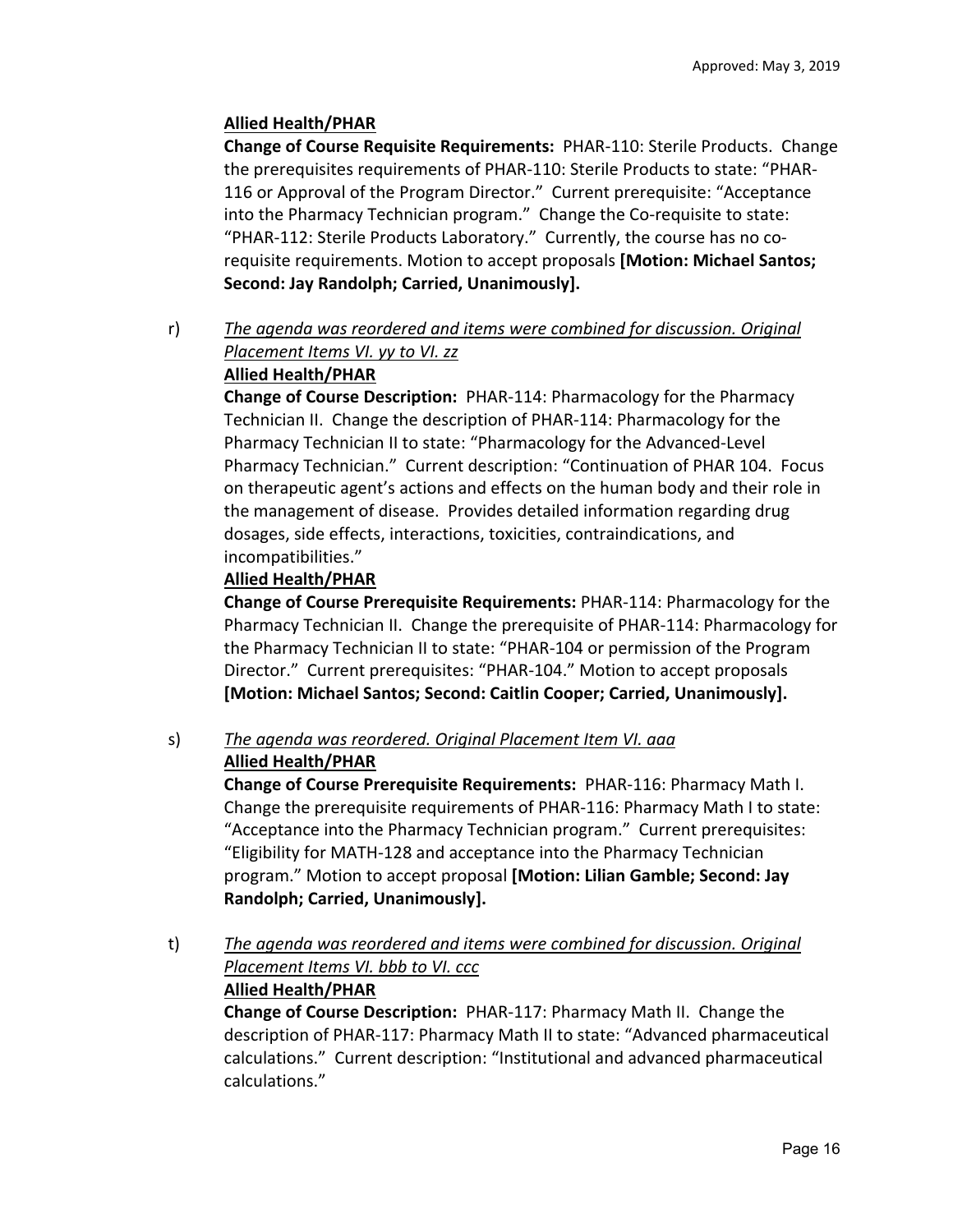# **Allied Health/PHAR**

**Change of Course Prerequisite Requirements:** PHAR‐117: Pharmacy Math II. Change the prerequisite requirements of PHAR‐117: Pharmacy Math II to state: "PHAR‐116 or approval of the Program Director." Current prerequisites: "PHAR‐ 116." Motion to accept proposals **[Motion: Jennifer Bennett; Second: Jay Randolph; Carried, Unanimously].** 

u) *The agenda was reordered and items were combined for discussion. Original Placement Items VI. ddd to VI. fff* 

# **Allied Health/PHAR**

**Change of Course Lecture, credit, and/contact hours:** PHAR‐104: Pharmacology for the Pharmacy Technician I. Change the lecture, credit, and/contact hours of PHAR‐104: Pharmacology for the Pharmacy Technician I *from* 2‐0‐2 / 30 *to* 3‐0‐3 / 45.

# **Allied Health/PHAR**

**Change of Course Prerequisite Requirements:** PHAR‐104: Pharmacology for the Pharmacy Technician I. Change the prerequisite requirements of PHAR‐104: Pharmacology for the Pharmacy Technician I to state: "PHAR‐109 and acceptance into Pharmacy Technician program." Current prerequisites: "PHAR‐ 109."

# **Allied Health/PHAR**

**Change of Course Description:** PHAR‐104: Pharmacology for the Pharmacy Technician I. Change the description of PHAR‐104: Pharmacology for the Pharmacy Technician I to state: "Pharmacology for the Entry‐Level Pharmacy Technician." Current description: "Therapeutic agent's actions and effects on the human body and their role in the management of disease. Provides detailed information regarding drug dosages, side effects, interactions, toxicities, contraindications, and incompatibilities." Motion to accept proposals **[Motion: Raymond Duplessis; Second: Linda Kieffer; Carried, Unanimously].**

## v) *The agenda was reordered. Original Placement Item VI. ggg*  **Allied Health/PHAR**

**New Course:** PHAR‐122: Advanced Pharmacy Practice (2‐0‐2 / 30). Creation of a new course, PHAR‐122: Advanced Pharmacy Practice, designed to provide students will knowledge and skills associated with an Advanced‐Level Pharmacy Technician. Course description: "Equips individuals with knowledge and practical skills for an Advanced‐Level Pharmacy Technician." Motion to accept proposal **[Motion: Raymond Duplessis; Second: Emily Cosper; Carried, Unanimously].**

# w) *The agenda was reordered. Original Placement Item VI. hhh*  **Allied Health/PHAR**

**New Course:** PHAR‐123: Advanced Pharmacy Practice Laboratory (0‐3‐1 / 45). Creation of a new course, PHAR‐123: Advanced Pharmacy Practice Laboratory, designed to accompany PHAR‐122, providing hands‐on learning experiences.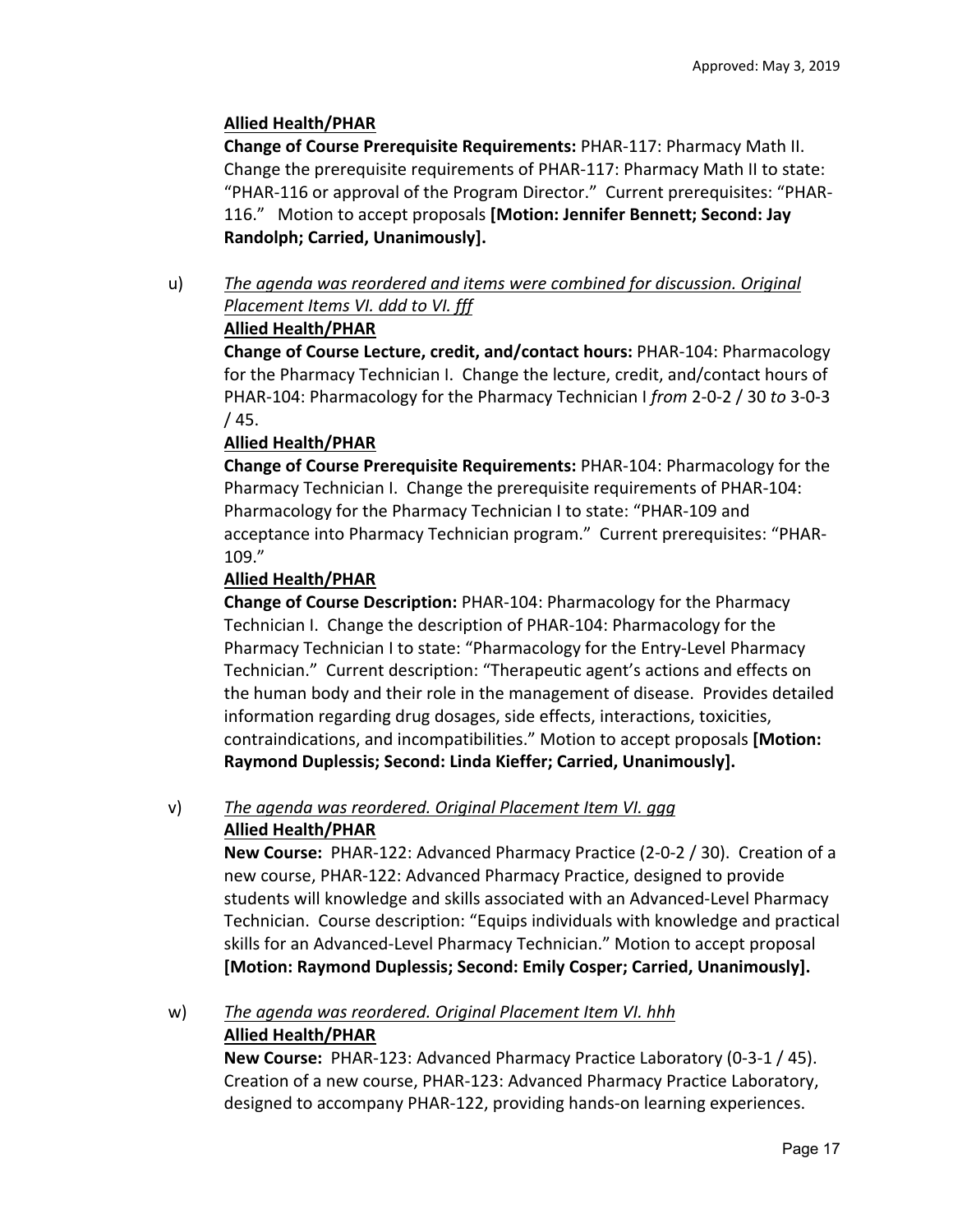Course description: "Simulation of techniques and skills required of an Advanced‐Level Pharmacy Technician." Motion to accept proposal **[Motion: Lilian Gamble; Second: Jennifer Bennett; Carried, Unanimously].**

# x) *The agenda was reordered. Original Placement Item VI. iii*  **Allied Health/PHAR**

**New Course: PHAR-155: Pharmacy Seminar (1-1-1 / 30). Creation of a new** course, PHAR‐155: Pharmacy Seminar, designed to prepare Entry‐level Pharmacy Technicians for a national certification exam. Course description: "Capstone course. Review of materials commonly included on national certification examinations." Motion to accept proposal **[Motion: Raymond Dupliessis; Second: Jennifer Bennett; Carried, Unanimously].**

# y) *The agenda was reordered. Original Placement Item VI. jjj*  **Allied Health/PHAR**

**Concept Proposal of a New Instructional Program: Career and Technical** Certificate in Entry‐Level Pharmacy Technician. Creation of an eighteen (18) credit hour C.T.C. program in Entry‐Level Pharmacy Technician. The proposed Entry‐Level Pharmacy Technician program will prepare students for practice as Entry‐Level pharmacy technicians in a variety of contemporary settings (e.g., community, hospital, home care, long‐term care) and for the national certification exam, and the proposed program in will seek professional accreditation from the American Society of Health System Pharmacists (ASPH). The current C.T.S. program holds accredited status with this agency. Motion to accept proposal **[Motion: Jay Randolph; Second: Emily Cosper; Carried, Unanimously].**

# z) *The agenda was reordered and items were combined for discussion. Original Placement Items VI. kkk to VI. lll*

# **Allied Health/PHAR**

**Change of Program Name/Title:** Certificate of Technical Studies in Pharmacy Technician. Change the name of the Certificate of Technical Studies in Pharmacy Technician *from* Certificate of Technical Studies in Pharmacy Technician *to* Certificate of Technical Studies in Advanced‐Level Pharmacy Technician. Change of title accurately reflects the expected outcomes of the program, and reflects terminology used for Pharmacy Technicians in the contemporary pharmacy setting.

# **Allied Health/PHAR**

**Program Revision:** Certificate of Technical Studies in Advanced‐Level Pharmacy Technician. Revise the C.T.S. in Advanced‐Level Pharmacy Technician: DELETE: Prerequisite category and all courses listed; Required Courses in Major DELETE: PHAR‐120: Professional Practice; ADD: PHAR‐103: Drug Classifications; PHAR‐ 108: Pharmacy Ethics and Communication; PHAR‐109: Body Systems, Diseases, and Drugs; PHAR‐122: Advanced Pharmacy Practice; PHAR‐123: Advanced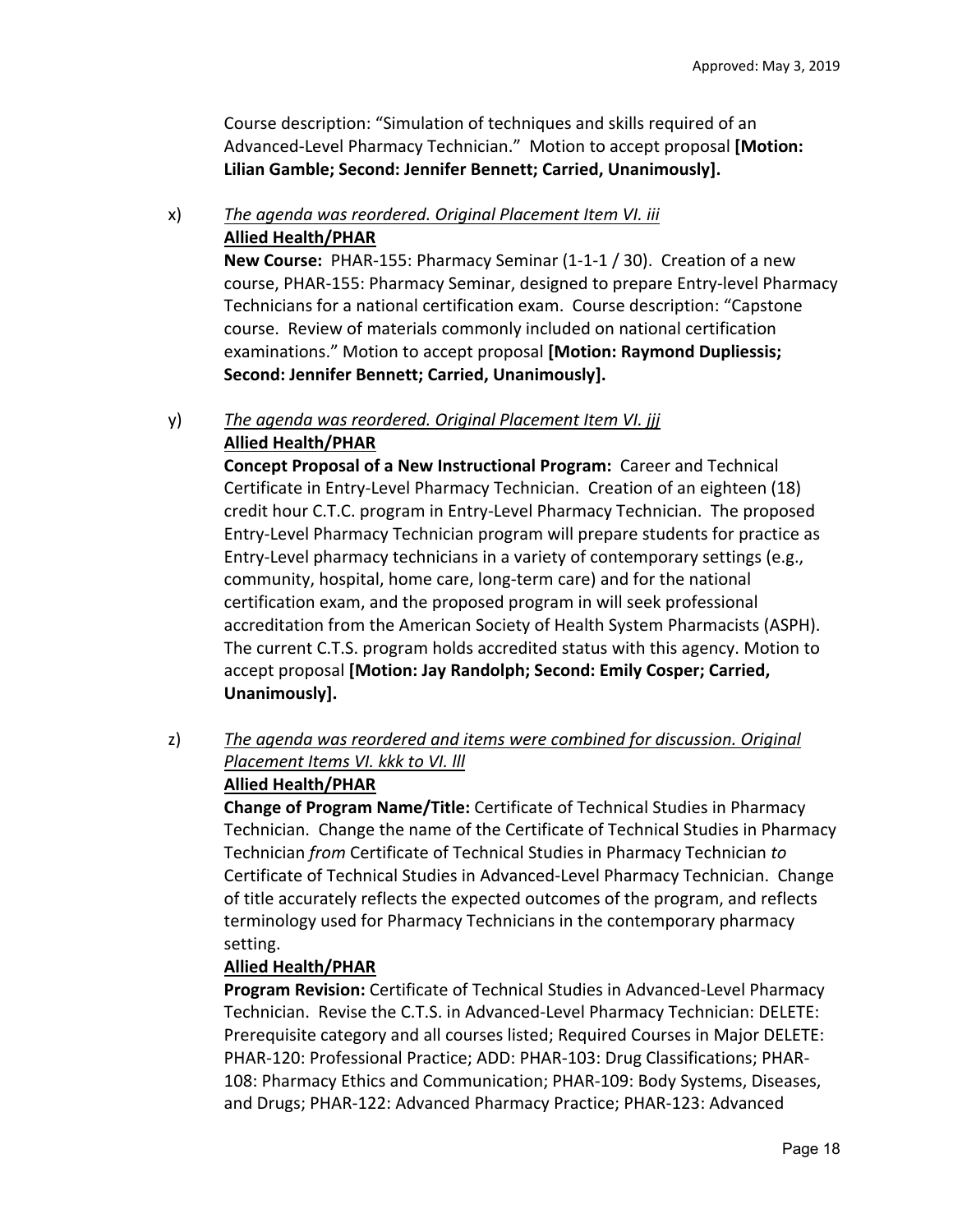Pharmacy Practice Laboratory; PHAR‐155: Pharmacy Seminar; Total program hours **decrease** *from* **33** *to***31**. Motion to accept proposals **[Motion: Raymond Duplessis; Second: Jennifer Bennett; Carried, Unanimously].**

# aa) *The agenda was reordered and items were combined for discussion. Original Placement Items VI. mmm to VI. uuu*

## **Technical Division/ELEC**

**Change of Program Description: Student Learning Outcomes:** Certificate of Technical Studies in Electrician: Commercial; Electrician: Residential; Electrician: Small Industrial. Review and publication of the Student Learning Outcomes for the C.T.S.s in Electrician: Commercial; Electrician: Residential; Electrician: Small Industrial. Student Learning Outcomes: Apply safe working practices as defined by OSHA and National Electric Code (NEC) in an electrical environment; Demonstrate the ability to read, interpret, estimate materials, and cost from a blueprint; Troubleshoot, repair, and conduct routine maintenance of electrical systems/equipment; Wire residential, commercial, and industrial structures; Install electrical systems and equipment.

## **Technical Division/CARP**

**Change of Program Description: Student Learning Outcomes:** Certificate of Technical Studies in Residential Construction. Review and publication of the Student Learning Outcomes for the C.T.S. in Residential Construction. Student Learning Outcomes: Apply the required safety standards in construction; Construct projects from reading and interpreting blueprints; Estimate materials and labor in the building of a residential structure; Demonstrate team work skills necessary for a productive crew member; Demonstrate the ability to modify or repair problems associated with carpentry installation.

## **Technical Division/MTTC**

**Change of Program Description: Student Learning Outcomes:** Certificate of Technical Studies in Precision Machining. Review and publication of the Student Learning Outcomes for the C.T.S. in Precision Machining. Student Learning Outcomes: Apply fundamental safety practices, quality control and inspection procedures required by industry for manufacturing production; Interpret blueprints, working drawings, and sketches for part production using machine shop equipment; Perform calculations and use precision instruments to demonstrate accuracy in measurements required to produce parts to strict tolerances; Operate manual and computer number control (CNC) lathes and milling machines to produce parts that meet industry standards; Illustrate proficiency in problem solving, troubleshooting, and skills required for successful employment in the manufacturing industry.

### **Technical Division/COSM**

**Change of Program Description: Student Learning Outcomes:** Technical Diploma in Cosmetology. Review and publication of the Student Learning Outcomes for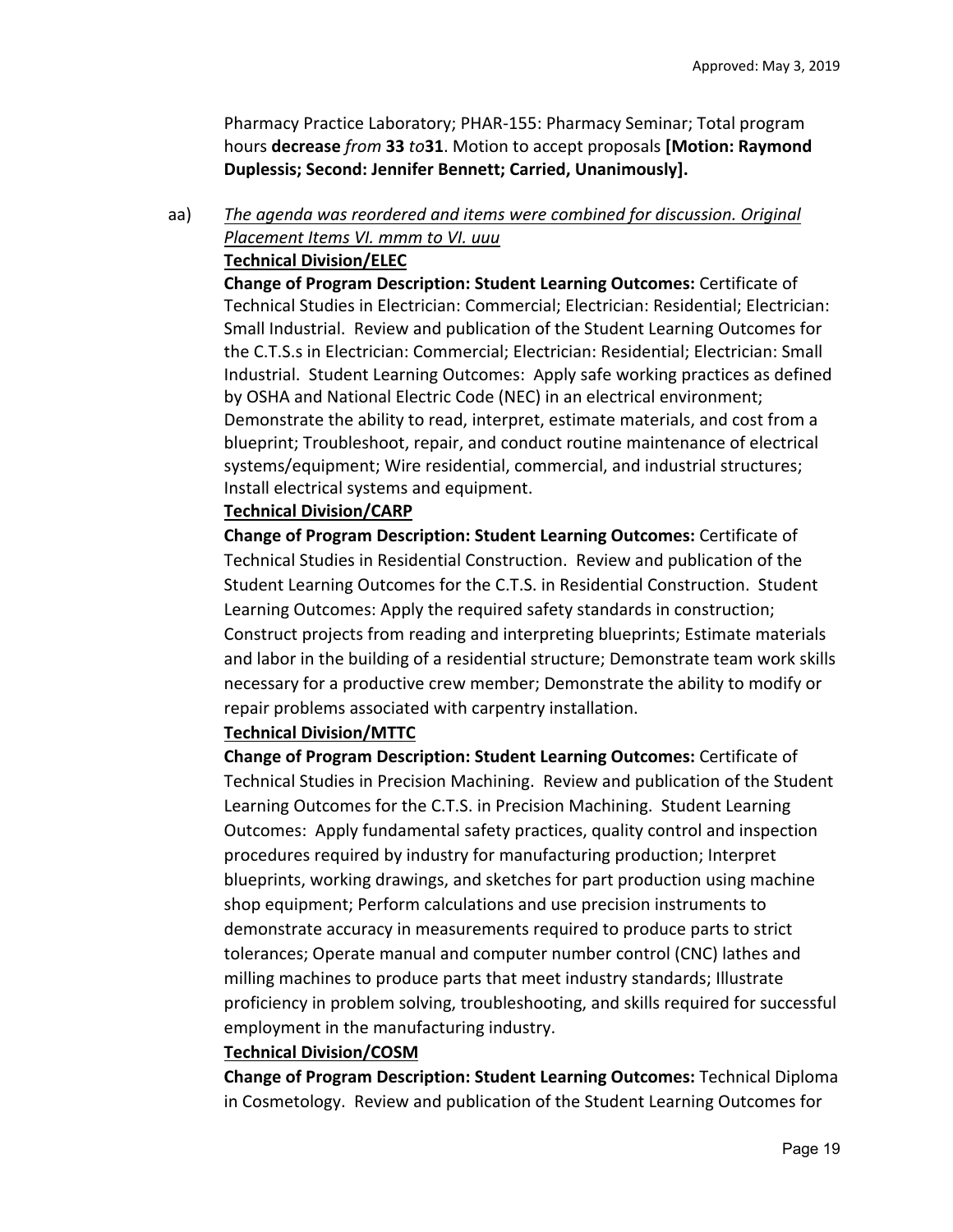# the T.D. in Cosmetology. Student Learning Outcomes: Apply sufficient knowledge to pass the practical Louisiana State Board of Cosmetology exam; Manage and operate a full‐service salon; Apply safety and sanitation procedures in accordance with Louisiana State Board of Cosmetology regulations; Apply

appropriate Cosmetology techniques depending on client need(s). **Technical Division/BARB** 

# **Change of Program Description: Student Learning Outcomes:** Technical Diploma in Barber‐Styling. Review and publication of the Student Learning Outcomes for the T.D. in Barber-Styling. Student Learning Outcomes: Demonstrate sufficient knowledge to pass the Louisiana Board of Barber Examiners licensure exam; Manage and operate a barbershop; Apply safety and sanitation procedures in accordance with Louisiana Board of Barber Examiner regulations; Apply appropriate Barber‐Stylist techniques depending on client need(s); Demonstrate appropriate use of barber‐stylist tools and implements.

#### **Technical Division/MOVH**

**Change of Program Description: Student Learning Outcomes:** Associate of Applied Science in Motor Vehicle Technology and Certificate of Technical Studies in Motor Vehicle Technology. Review and publication of the Student Learning Outcomes for the A.A.S. and the C.T.S. in Motor Vehicle Technology. Student Learning Outcomes: Demonstrate critical thinking skills necessary to d Diagnosis modern automotive systems; Identify proper repair procedures in print and electronic service manuals; Interpret complex electrical wiring diagrams; Explain repair procedures in a concise, logical manner; Diagnosis complex diagnostic trouble codes; Interpret automotive data acquired from diagnostic scanners; Verify that repairs solved customer concerns; Demonstrate knowledge by successfully passing Automotive Service Excellence (ASE) certification.

### **Technical Division/WLDG**

**Change of Program Description: Student Learning Outcomes:** Certificate of Technical Studies in Welding: Flux Cord Arc Welding & Gas Metal Arc Welding (FCAW & GMAW); Welding: Gas Tungsten Arc Welding (GTAW); Welding: Shielded Metal Arc Welding. Review and publication of the Student Learning Outcomes for the C.T.S.s in Welding: Flux Cord Arc Welding & Gas Metal Arc Welding (FCAW & GMAW); Welding: Gas Tungsten Arc Welding (GTAW); Welding: Shielded Metal Arc Welding. Student Learning Outcomes: Apply safe practices in the welding environment in accordance with OSHA Regulations; Interpret blueprints and welding detail drawings to achieve specified weld configurations; Use proper techniques to perform oxyfuel cutting, plasma cutting, and gouging processes associated with welding industries; Demonstrate the safety, set‐up, and operation of all welding equipment and handling of cylinders; Demonstrate welding positions using shielded metal arc welding (SMAW), gas metal arc welding (GMAW), flux core arc welding (FCAW) and/or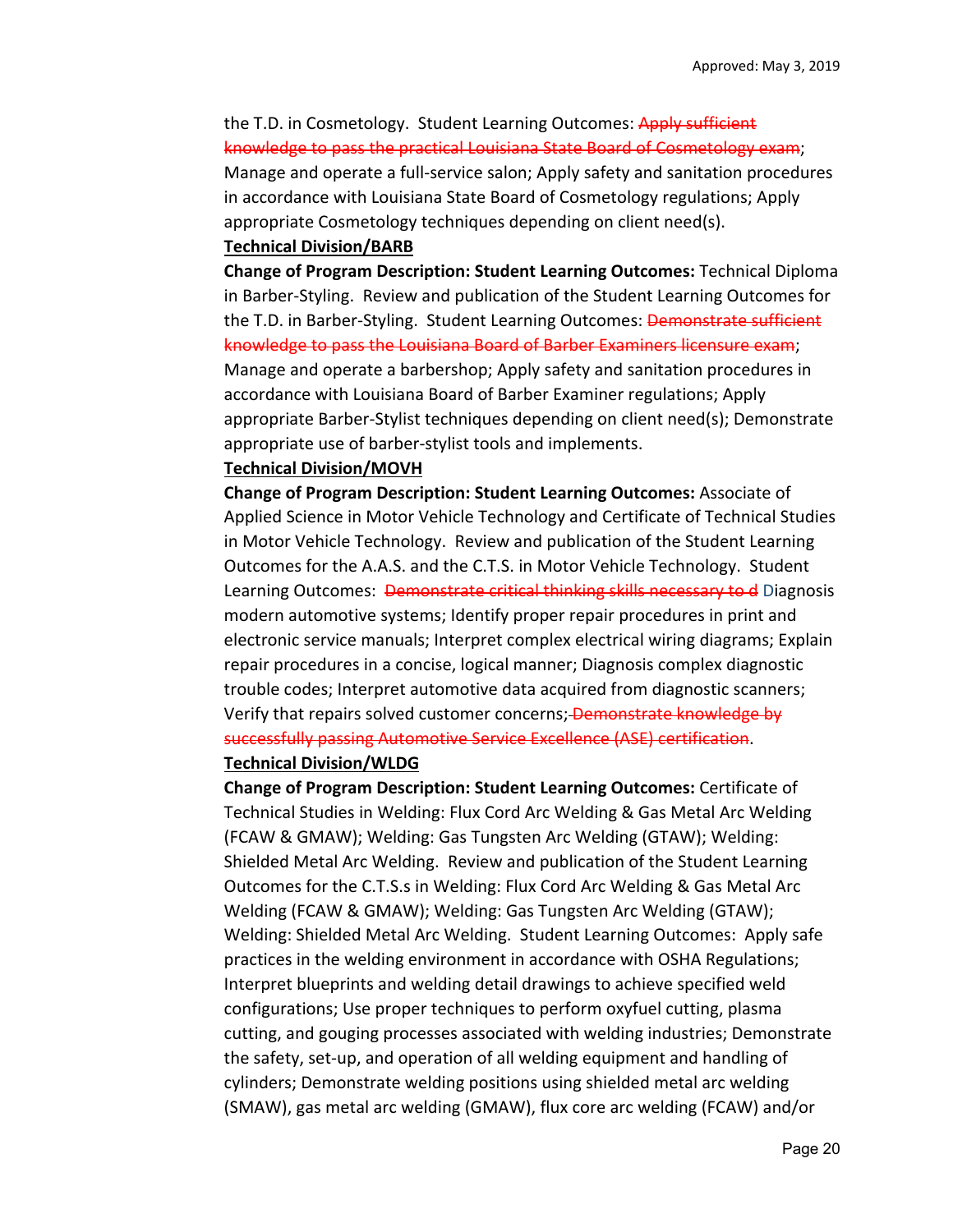### gas tungsten arc welding (GTAW) **Technical Division/HVAC**

**Change of Program Description: Student Learning Outcomes:** Technical Diploma in Master HVAC/R Technician. Review and publication of the Student Learning Outcomes for the T.D. in Master HVAC/R Technician. Student Learning Outcomes: Identify various components of HVAC/R systems, comprehend their functions, and apply safety procedures in hands‐on analysis and usage of current industry tools; Perform correct procedures for application design of HVAC/R systems and identify the correct application of jurisdictional codes involved in installations; Identify and perform diagnostic techniques of electrical/electronic components of HVAC/R control systems; Operate, install, maintain and repair residential, commercial and light industrial HVAC/R systems in accordance with EPA guidelines.

# **Technical Division/HVAC**

**Change of Program Description: Student Learning Outcomes:** Certificate of Technical Studies in Certified HVAC Technician. Review and publication of the Student Learning Outcomes for the C.T.S. in Certified HVAC Technician. Student Learning Outcomes: Identify various components of HVAC systems, comprehend their functions, and apply safety procedures in hands‐on analysis and usage of current industry tools; Perform correct procedures for application design of HVAC systems, and identify the correct application of jurisdictional codes involved in installations; Identify and perform diagnostic techniques of electrical/electronic components of HVAC control systems; Operate, install, maintain and repair residential industrial HVAC systems in accordance with EPA guidelines. Motion to accept proposals **[Motion: Lilian Gamble; Second: Michael Santos; Carried, Unanimously].**

bb) *The agenda was reordered and items were combined for discussion. Original Placement Items VI. vvv. to VI. Bbbbb* 

### **Business & Technology/CIVT**

**Change of Course Title:** CIVT‐232: Project Supervision. Change the title of CIVT‐ 232: Project Supervision *from* CIVT‐232: Project Supervision *to* CIVT‐ 232: Construction Project Supervision.

**Business & Technology/CIVT** 

**Change of Course Description:** CIVT‐ 232: Construction Project Supervision. Change the description of CIVT‐ 232: Construction Project Supervision to state: "Introduction to the life cycle of a construction project from conception through completion and commissioning. Overview and practice of construction management theory, project feasibility processes and real estate development, pre‐construction, delivery methods and pricing systems, procurement, project administration, project closeout and commissioning. Students develop project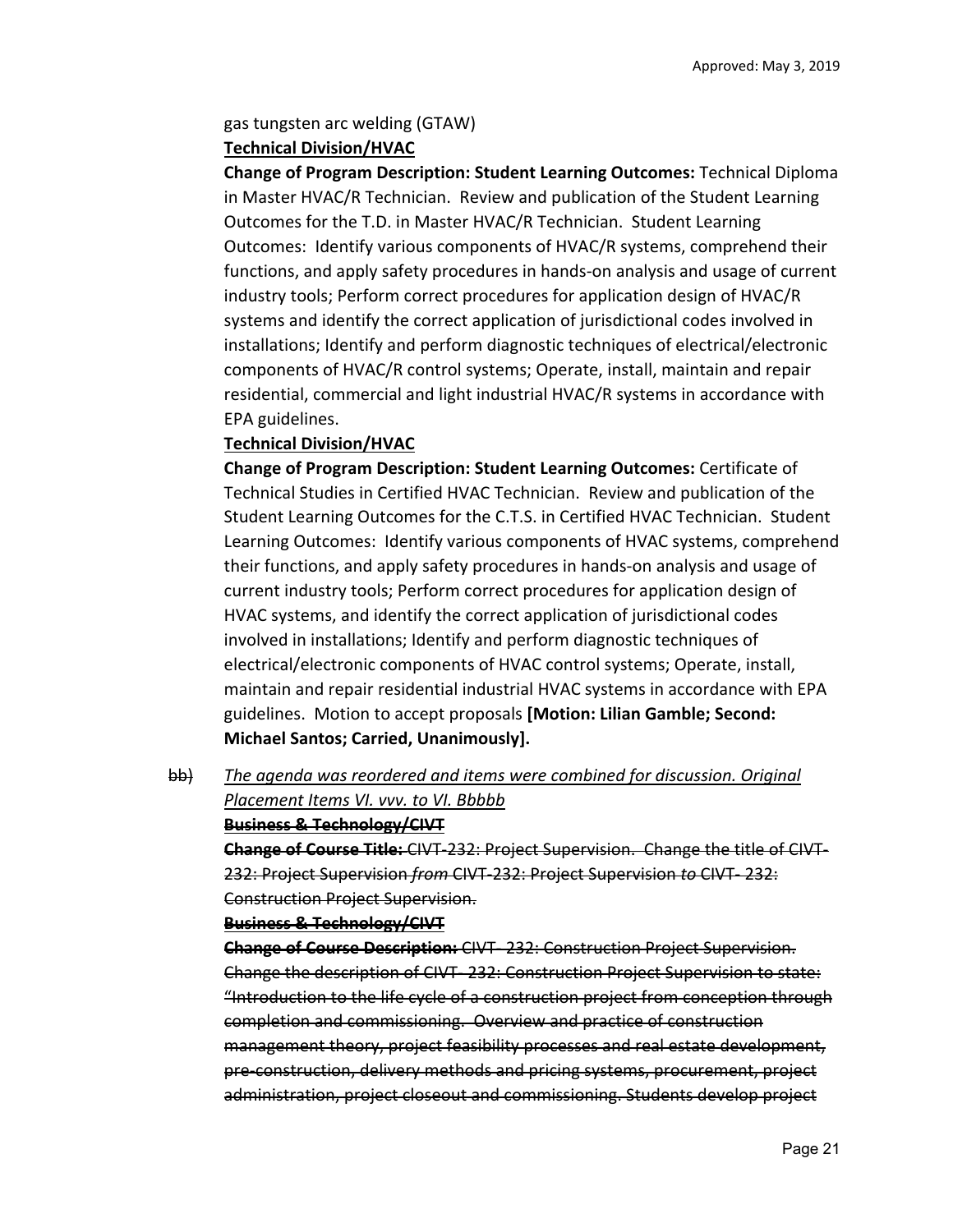management skills necessary to prepare them to lead a multidisciplinary team in diverse environments while balancing conflicting constraints of the project's defined scope, quality, budget, and time." Current description: "Superintendent's role in construction process. Emphasizes general rules and

procedures endorsed by construction industry."

#### **Business & Technology/CIVT**

**Change of Course Prerequisite Requirements:** CIVT‐ 232: Construction Project Supervision. Change the prerequisite requirements of CIVT‐ 232: Construction Project Supervision to state: "CIVT‐100: Elementary Surveying and CIVT‐150: Materials of Construction." Current prerequisites: "CIVT‐150: Materials of Construction."

#### **Business & Technology/CIVT**

**Change of Course Lecture, Lab, and/Contact Hours:** CIVT‐240: Construction Management. Change the Lecture, Lab, and/Contact hours of CIVT‐240: Construction Management *from* 3‐0‐3 / 45 *to* 2‐4‐3 / 90.

#### **Business & Technology/CIVT**

**Change of Course Description:** CIVT‐240: Construction Management. Change the description of CIVT‐240: Construction Management to state: "Introduction to project organization and management knowledge and skills as related to the responsibilities and duties of the construction manager and building contractor. Management decisions and documentation related to organization, synchronization and cost control of construction activities. Overview of computer‐based applications related to construction management, scheduling of activities." Current description: "Responsibilities and duties of the construction manager and building contractor. Management decisions and documentation related to organization, synchronization and cost control of construction activities. Overview of computer‐based applications related to construction management, scheduling of activities."

#### **Business & Technology/CIVT**

**Change of Course Lecture, Lab, and/Contact Hours:** CIVT‐288: Construction Contracting and Laws. Change the Lecture, Lab, and/Contact hours of CIVT‐288: Construction Contracting and Laws *from* 3‐0‐3 / 45 *to* 2‐4‐3 / 90.

#### **Business & Technology/CIVT**

**Change of Course Lab and/Contact Hours:** CIVT‐105: Advanced Surveying. Change the Laboratory and/Contact hours of CIVT‐105: Advanced Surveying *from* 2‐3‐3 / 75 *to* 2‐4‐3 / 90.

### **Business & Technology/CIVT**

**Change of Course Prerequisite Requirements:** CIVT‐105: Advanced Surveying. Change the prerequisites of CIVT‐105: Advanced Surveying to state: "CIVT‐100: Elementary Surveying, MATH‐130: College Algebra, and MATH‐131: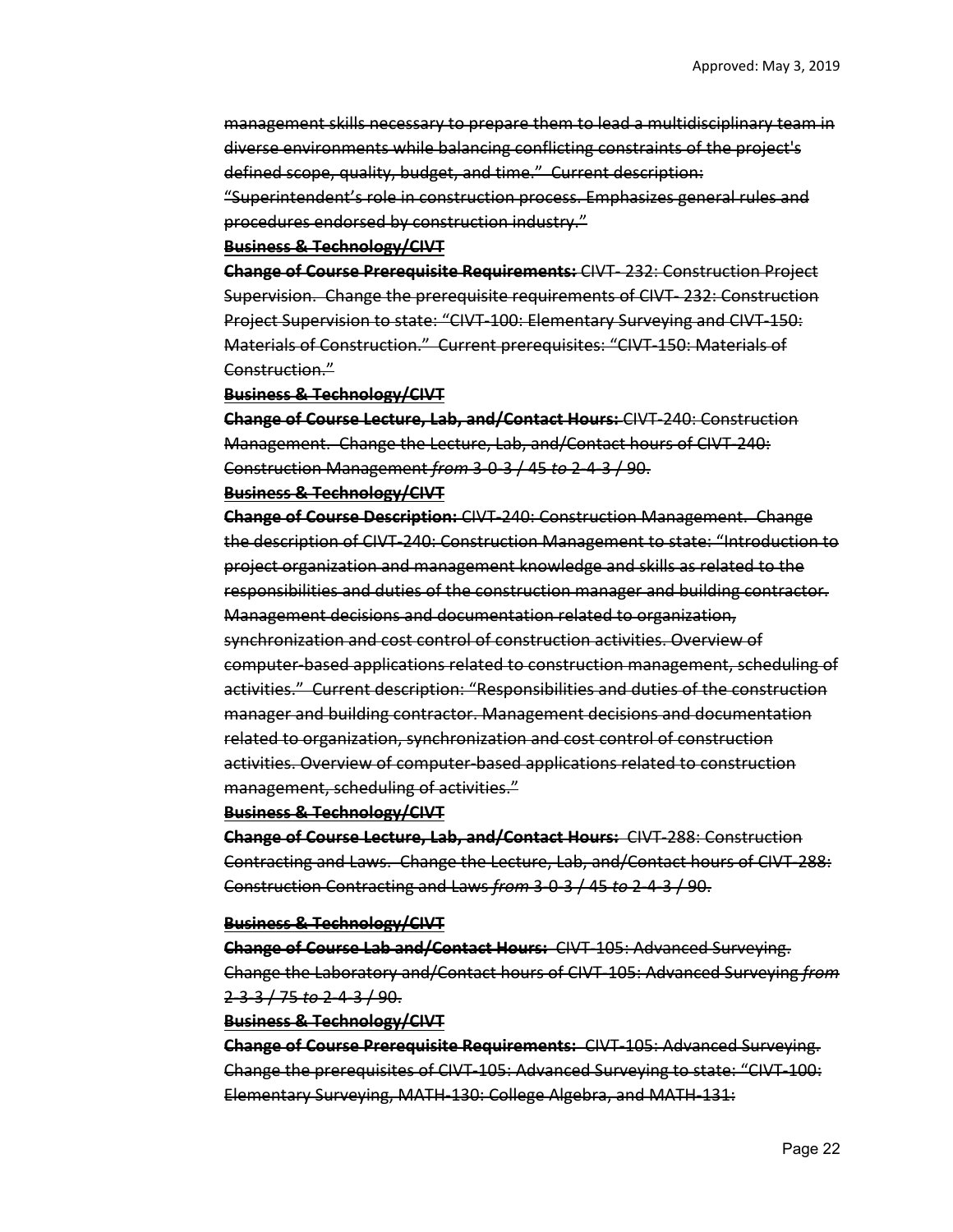Trigonometry. Currently, the course has no prerequisite requirements. **Business & Technology/CIVT** 

**Change of Course Lecture, Lab, and/Contact Hours:** CIVT‐222: Micro‐Computer Applications in Estimating. Change the Lecture, Laboratory, and/Contact hours of CIVT‐222: Micro‐Computer Applications in Estimating *from* 3‐0‐3 / 45 *to* 2‐4‐3 / 90.

#### **Business & Technology/CIVT**

**Change of Course Description:** CIVT‐222: Micro‐Computer Applications in Estimating. Change the description of CIVT 222: Micro Computer Applications in Estimating to state: "Introduction to the construction estimating process. Basic skills and techniques related to estimating in the construction process. Topics include: quantity takeoffs for various work items and materials, organizing the estimate, plan reading, and terminology. Primary focus is on learning how to accurately and efficiently determine quantities of work and materials as a foundation to estimating. Construction terminology along with plan reading, construction techniques and materials will also be discussed." Current description: "Preparation of estimates for residential and light commercial construction."

#### **Business & Technology/CIVT**

**Change of Course Prerequisite Requirements:** CIVT‐222: Micro‐Computer Applications in Estimating. Change the prerequisite requirements of CIVT‐222: Micro–Computer Applications in Estimating to state: "CIVT-100: Elementary Surveying and CIVT‐150: Materials of Construction." Currently, the course has no prerequisite requirements.

### **Business & Technology/CIVT**

**Change of Course Lecture, Lab, and/Contact Hours:** CIVT‐251: Soil Mechanics and Foundation. Change the Lecture, Laboratory, and/Contact Hours of CIVT‐ 251: Soil Mechanics and Foundation *from* 3‐0‐3 / 45 *to* 2‐4‐3 / 90.

#### **Business & Technology/CIVT**

**Change of Course Description:** CIVT‐251: Soil Mechanics and Foundation. Change the description of CIVT‐251: Soil Mechanics and Foundation to state: "Introduces soil mechanics and provides the basics of geotechnical engineering. Covers the basics of soils. Topics include: soil structure and grain size; identification and classification of soils for engineering purposes; physical and engineering properties of soils; fundamental behavior of soils subjected to various forces; groundwater and seepage through soils; compaction; consolidation; shear strength; and bearing capacity of soils." Current description: "Investigates the theories of soil mechanics including soil classifications, sampling and testing methods, stress distribution, shear resistance and strength of soils. Design of spread footing, piling, and other types of structures."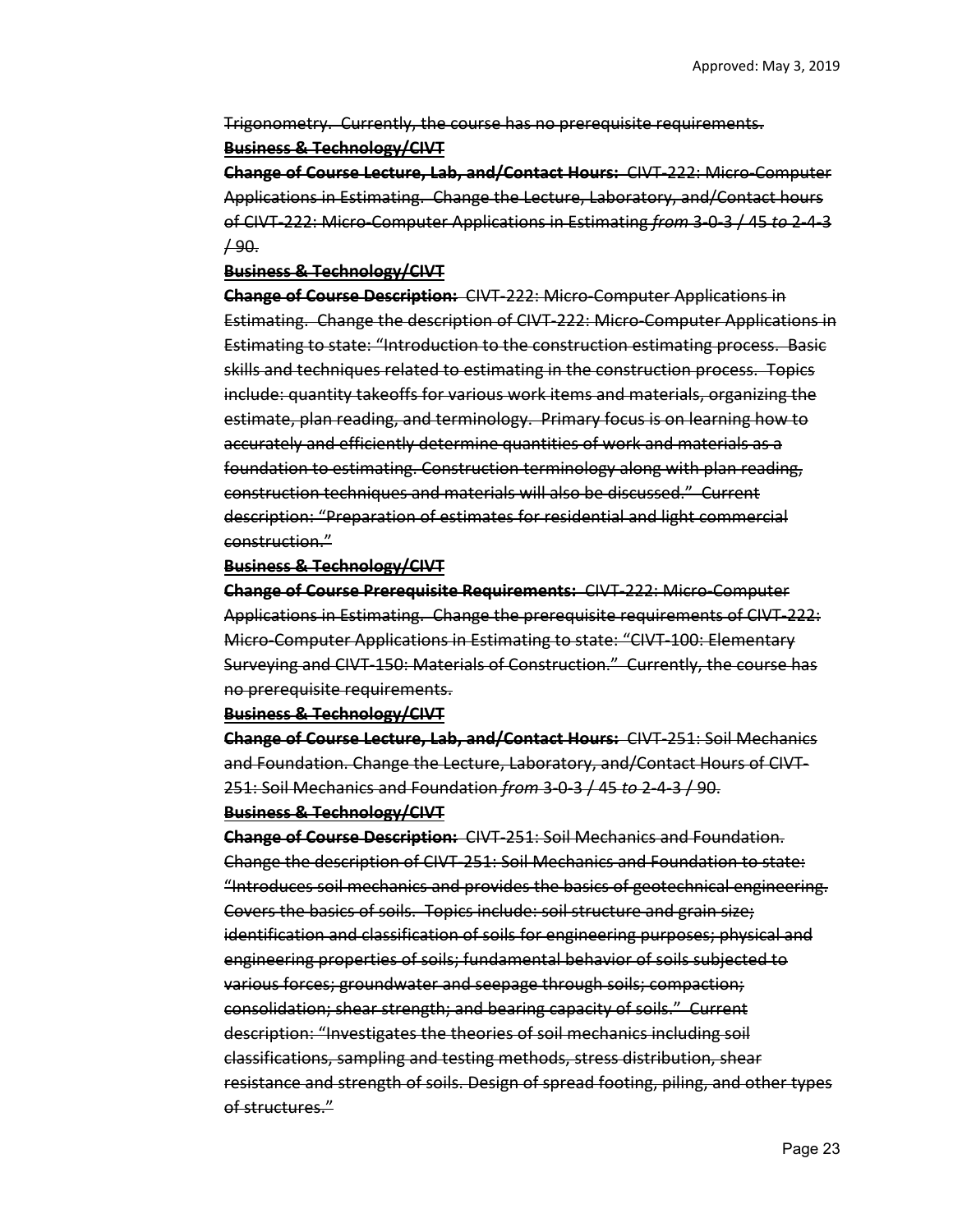#### **Business & Technology/CIVT**

**Change of Course Title:** CIVT‐256 Design Applications. Change the title of CIVT‐ 256 Design Applications *from* CIVT‐256 Design Applications *to C*IVT‐256 Civil Construction Design Applications.

#### **Business & Technology/CIVT**

**Change of Course Lecture, Lab, and/Contract Hours:** CIVT‐256 Design Applications. Change the Lecture, Laboratory, and/Contact hours of CIVT‐256 Design Applications *from* 3‐0‐3 / 45 *to* 2‐4‐3 / 90.

#### **Business & Technology/CIVT**

**Change of Course Lecture, Lab, and Credit Hours:** CIVT‐100: Elementary Surveying. Change the Lecture, Laboratory, and Credit hours of CIVT‐100: Elementary Surveying *from* 3‐3‐4 / 90 *to* 2‐4‐3 / 90.

#### **Business & Technology/CIVT**

**Change of Course Description:** CIVT‐100: Elementary Surveying. Change the description of CIVT‐100: Elementary Surveying to state: "Study of modern surveying methods and equipment, field and office procedures, and surveying applications in the planning, design, layout, and construction of physical environment and infrastructure." Current description: "Fundamentals of plan surveying. Covers accurate measuring of distance, theory and practice of leveling, angles and bearings, principles of the level and transit, and stadia surveys."

#### **Business & Technology/CIVT**

**Change of Course Prerequisite Requirements:** CIVT‐100: Elementary Surveying. Change the prerequisite requirements of CIVT‐100: Elementary Surveying to state: "MATH‐130: College Algebra and MATH‐131: Trigonometry." Currently, the prerequisites are listed in narrative, as opposed to course‐specific, form: "Algebra and Trigonometry."

#### **Business & Technology/CIVT**

**Change of Course Lecture, Lab, and Credit Hours:** CIVT‐115: Civil Drafting. Change the Lecture, Laboratory, and Credit hours of CIVT‐115: Civil Drafting *from* 3‐3‐4 / 90 *to* 2‐4‐3 / 90.

#### **Business & Technology/CIVT**

**Change of Course Prerequisite Requirements:** CIVT‐115: Civil Drafting. Change the prerequisite requirements of CIVT‐115: Civil Drafting to state: "CADD‐125: Introduction to Drafting, CADD‐110: Construction Graphics and Blueprint Reading, and MATH‐131: Trigonometry." Current Prerequisites: "CADD‐125: Introduction to Drafting, CADD‐110: Construction Graphics and Blueprint Reading, and Trigonometry."

#### **Business & Technology/CIVT**

**Change of Course Lecture, Lab, and/Contract Hours:**  CIVT‐150: Materials of Construction. Change the Lecture, Laboratory, and/Contact hours of CIVT‐150: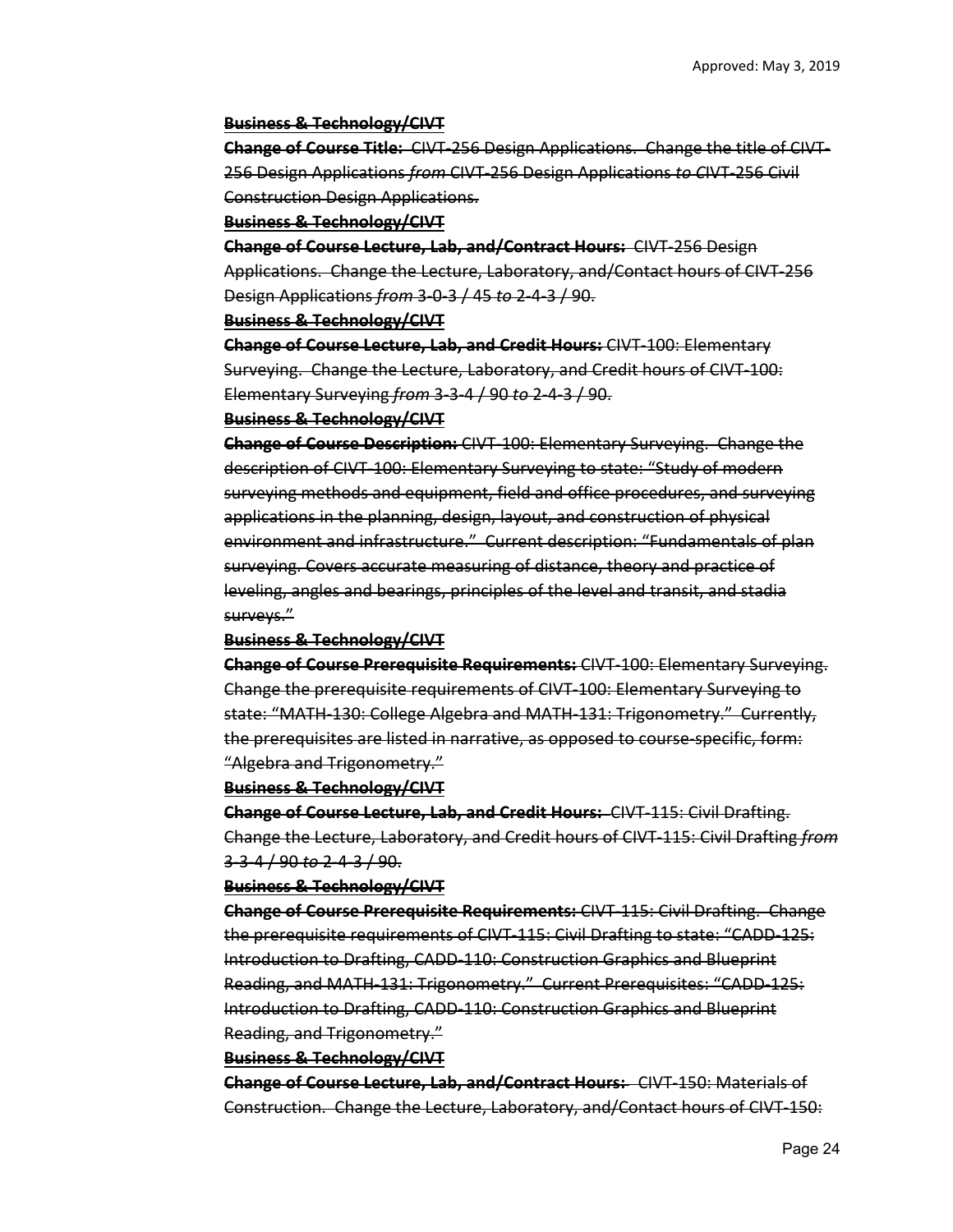## Materials of Construction *from* 3‐0‐ 3 / 45 *to* 2‐4‐3 / 90.

### **Business & Technology/CIVT**

**Change of Course Description:**  CIVT‐150: Materials of Construction. Change the description of CIVT‐150: Materials of Construction to state: "Overview of the various materials used in construction. Introduction to fundamental principles of structural, physical and long‐term performance. Students learn material and product manufacturing techniques and how these relate to mechanical and non‐ mechanical properties of materials. Common construction methods are introduced and building details are explored." Current description: "Materials and types of construction of various structures. Includes masonry, wood, steel, sheet metal, and reinforced concrete construction."

### **Business & Technology/CIVT**

**Change of Course Lecture, Lab, and/Contract Hours:**  CIVT‐155: Design and Control of Concrete Mixtures. Change the Lecture, Laboratory, and/Contact hours of CIVT‐155: Design and Control of Concrete Mixtures *from* 0‐3‐1 / 45 *to* 1‐  $0.1 + 15.$ 

### **Business & Technology/CIVT**

**Change of Course Prerequisite Requirements:**  CIVT‐155: Design and Control of Concrete Mixtures. Change the prerequisite requirements of CIVT‐155: Design and Control of Concrete Mixtures to state: "CADD‐110: Construction Graphics and Blueprint Reading." Currently, the course has no prerequisite requirements. **Business & Technology/CIVT** 

**Change of Course Lecture, Lab, and/Contract Hours:** CIVT‐201: Structural Statistics. Change the Lecture, Laboratory, and/Contract hours of CIVT‐201: Structural Statistics *from* 3‐0‐3 / 45 *to* 2‐4‐3 / 90.

### **Business & Technology/CIVT**

**Change of Course Description:** CIVT‐201: Structural Statistics. Change the description of CIVT‐201: Structural Statistics to state: "Analysis of forces acting on particles and rigid bodies in static equilibrium; equivalent systems of forces; friction; centroids and moments of inertia; introduction to energy methods." Current Description: "Principles of statics as applied to beams, columns, and trusses."

#### **Business & Technology/CIVT**

**Change of Course Prerequisites:** CIVT‐201: Structural Statistics. Change the prerequisite of CIVT‐201: Structural Statistics to state: "MATH‐131: Trigonometry." Currently, the prerequisite is listed in narrative, as opposed to course‐specific, form: "Trigonometry."

#### **Business & Technology/CIVT**

**Change of Course Lecture, Lab, and/Contract Hours:** CIVT‐202: Structural Strength of Materials. Change the Lecture, Laboratory, and/Contact hours of CIVT‐202: Structural Strength of Materials *from* 3‐0‐3 / 45 *to* 2‐4‐3 / 60.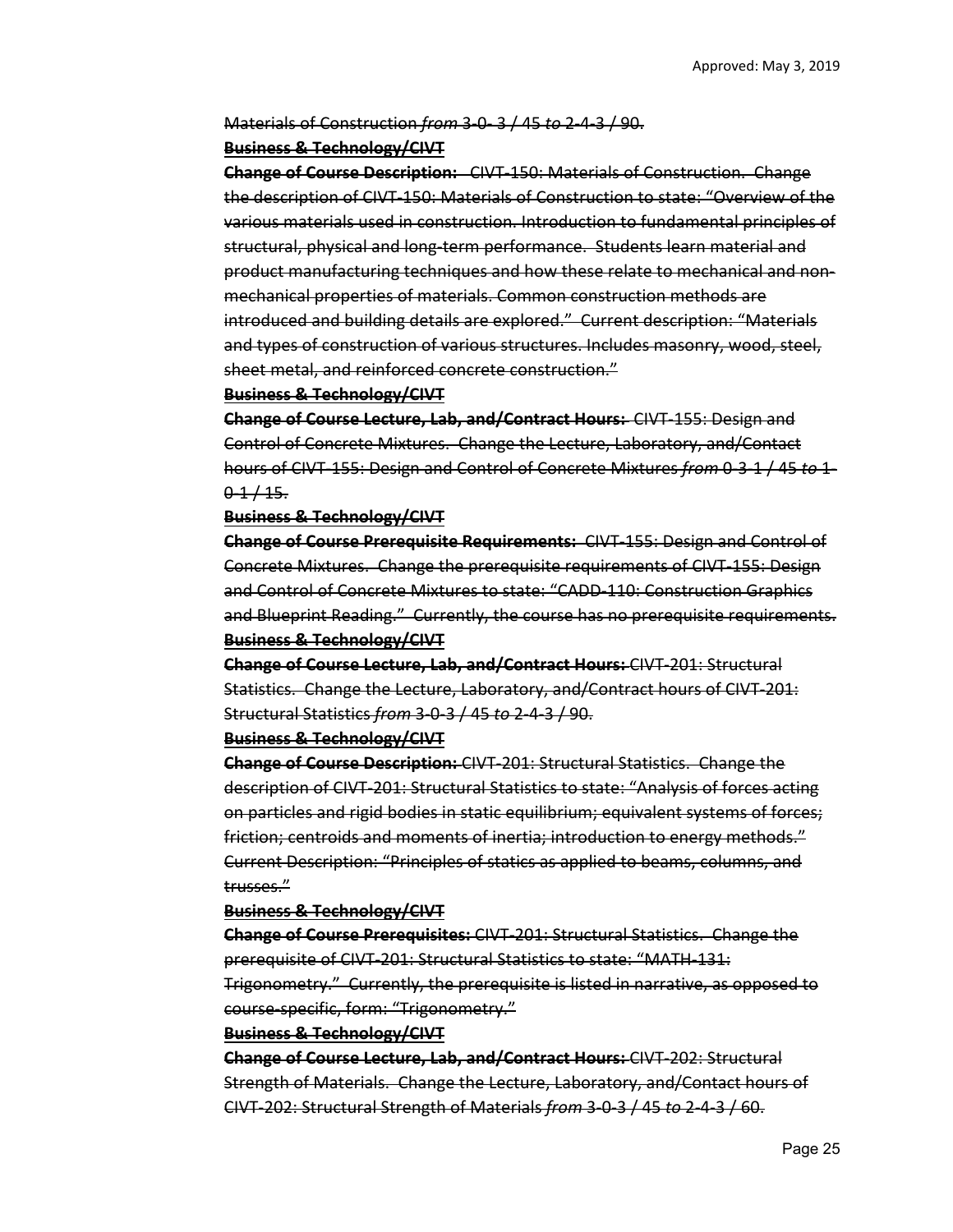#### **Business & Technology/CIVT**

**Change of Course Description:** CIVT‐202: Structural Strength of Materials. Change the description of CIVT‐202: Structural Strength of Materials to state: "Principles of statics and strength of materials. Includes: forces, equilibrium, friction, centroids, and stress/strain relationships, axial stress and deformation, thermal stress and deformation, stress concentrations, factor of safety, torsional stress, beam stresses, and combined stress." Current description: "Principles of strength of materials as applied to analysis and design of steel and wood beams, columns, and trusses."

#### **Business & Technology/CIVT**

**Change of Course Name/Title:** CIVT‐287: Practicum. Change the title of CIVT‐ 287: Practicum *from* CIVT‐287: Practicum *to* CIVT‐287: Civil and Construction Applied Engineering Practicum.

#### **Business & Technology/CIVT**

**Change of Prerequisite Requirements:** CIVT‐287: Practicum. Change the prerequisite requirements of CIVT‐287: Practicum to state: "Completed all CIVT courses to be able to graduate and be in final semester." Current prerequisites: "Permission of Instructor." – Note: cannot code prerequisites in Banner as proposed.

#### **Business & Technology/CIVT**

**New Course:** CIVT‐289: Civil and Construction Applied Engineering Technology Capstone. Creation of a new course, CIVT‐289: Civil and Construction Applied Engineering Technology Capstone. Course description: "Capstone course in Civil and Construction Applied Engineering Technology. Students create a portfolio of creative work generated from every class the student has taken in CIVT, which reflects an intellectual understanding of the CIVT genre."

#### **Business & Technology/CIVT**

**Program Revision:** Associate of Applied Science in Civil and Construction Applied Engineering Technology. Revise the A.A.S. in Civil and Construction Applied Engineering Technology: Required Courses in Major: DELETE: CIVT‐110: Construction Graphics and Blueprint Reading, CIVT‐222: Micro‐Computer Applications in Estimating, and CIVT‐232: Construction Project Supervision; ADD: CIVT‐289: Civil and Construction Applied Engineering Capstone; Change Area of Concentration *from* 9 *to* 12; Required Related Courses: DELETE: CADD‐201: Introduction to CADD, CMST 130: Introduction to Communication, PHYS 101: Introduction to Concepts in Physics, PHYS‐107: Introduction to Concepts in Physics Laboratory, and TECH‐104: Computer Fundamentals for Technology. ADD: CADD‐110: Blueprint Reading; General Education Requirements: DELETE: MATH‐120: Contemporary Math and MATH‐128: Applied Algebra as "or" choices with MATH‐130: College Algebra; ADD: MATH‐131: Trigonometry, MATH‐221: Calculus I, PHYS‐141: Physics I (Algebra/Trigonometry Based), PHYS‐143: Physics I